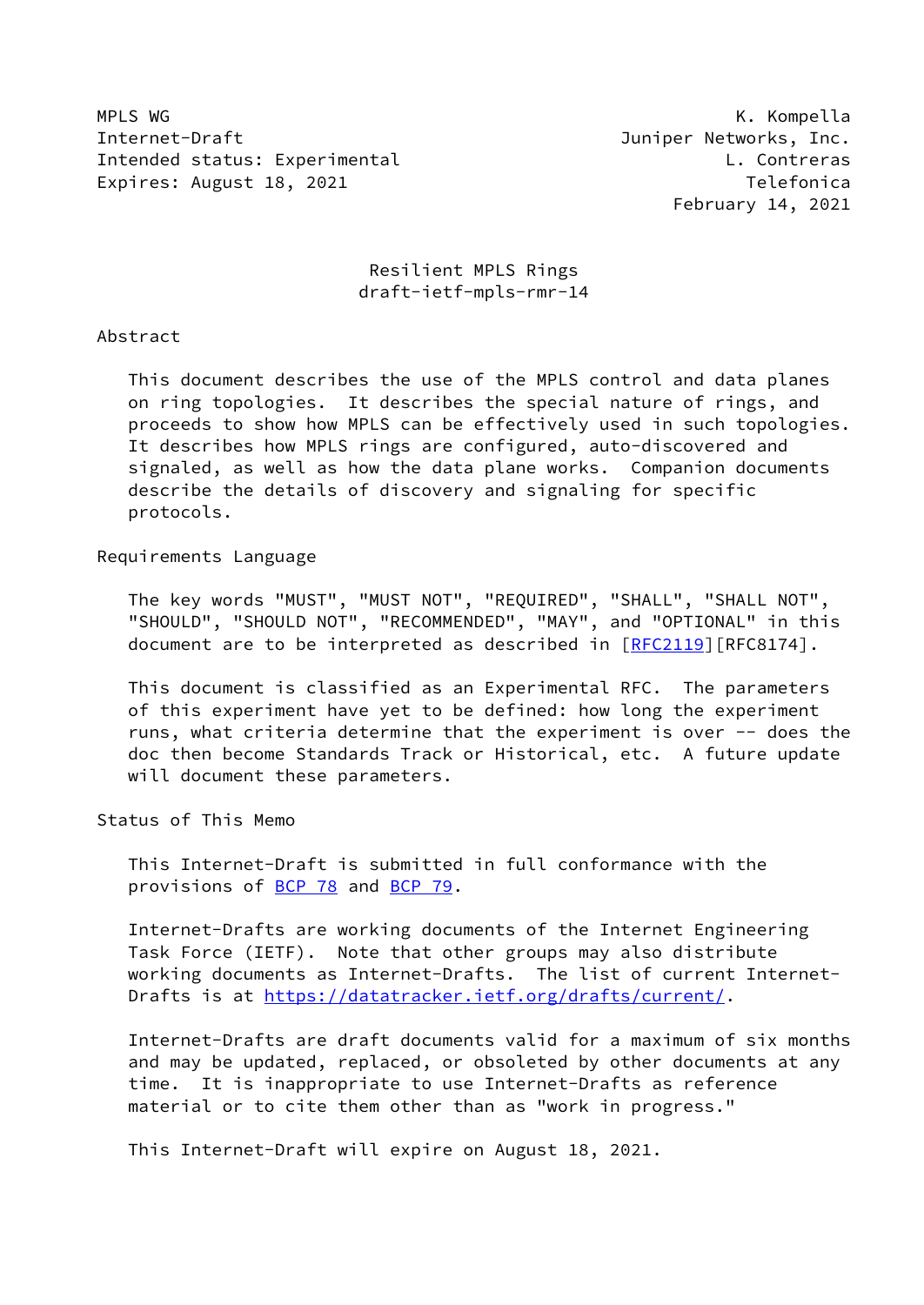Internet-Draft Resilient MPLS Rings February 2021

#### Copyright Notice

 Copyright (c) 2021 IETF Trust and the persons identified as the document authors. All rights reserved.

This document is subject to **[BCP 78](https://datatracker.ietf.org/doc/pdf/bcp78)** and the IETF Trust's Legal Provisions Relating to IETF Documents [\(https://trustee.ietf.org/license-info](https://trustee.ietf.org/license-info)) in effect on the date of publication of this document. Please review these documents carefully, as they describe your rights and restrictions with respect to this document. Code Components extracted from this document must include Simplified BSD License text as described in Section 4.e of the Trust Legal Provisions and are provided without warranty as described in the Simplified BSD License.

# Table of Contents

|      |                                                                      |  |  |  |  | $\overline{3}$ |
|------|----------------------------------------------------------------------|--|--|--|--|----------------|
|      | 1.2. Changes from $-12$ in response to reviews                       |  |  |  |  | $\frac{5}{2}$  |
| 2.   |                                                                      |  |  |  |  | 6              |
|      |                                                                      |  |  |  |  | 6              |
| 3.1. |                                                                      |  |  |  |  | $\overline{1}$ |
|      |                                                                      |  |  |  |  | $\overline{1}$ |
|      | <u>3.3</u> . Ring Links and Directions 8                             |  |  |  |  |                |
|      |                                                                      |  |  |  |  | $\overline{6}$ |
| 3.4. |                                                                      |  |  |  |  |                |
| 3.5. | Installing Primary LFIB Entries 9                                    |  |  |  |  |                |
| 3.6. | Protection $\ldots \ldots \ldots \ldots \ldots \ldots \ldots \ldots$ |  |  |  |  | 10             |
| 3.7. | Installing FRR LFIB Entries                                          |  |  |  |  | 11             |
|      |                                                                      |  |  |  |  | 11             |
|      |                                                                      |  |  |  |  | 11             |
| 4.2. | Ring Announcement Phase 13                                           |  |  |  |  |                |
| 4.3. |                                                                      |  |  |  |  |                |
| 4.4. | Ring Identification Phase 14                                         |  |  |  |  |                |
| 4.5. |                                                                      |  |  |  |  |                |
|      |                                                                      |  |  |  |  | 16             |
|      |                                                                      |  |  |  |  |                |
| 6.1. |                                                                      |  |  |  |  |                |
| 6.2. |                                                                      |  |  |  |  |                |
|      |                                                                      |  |  |  |  |                |
|      |                                                                      |  |  |  |  |                |
|      |                                                                      |  |  |  |  | 19             |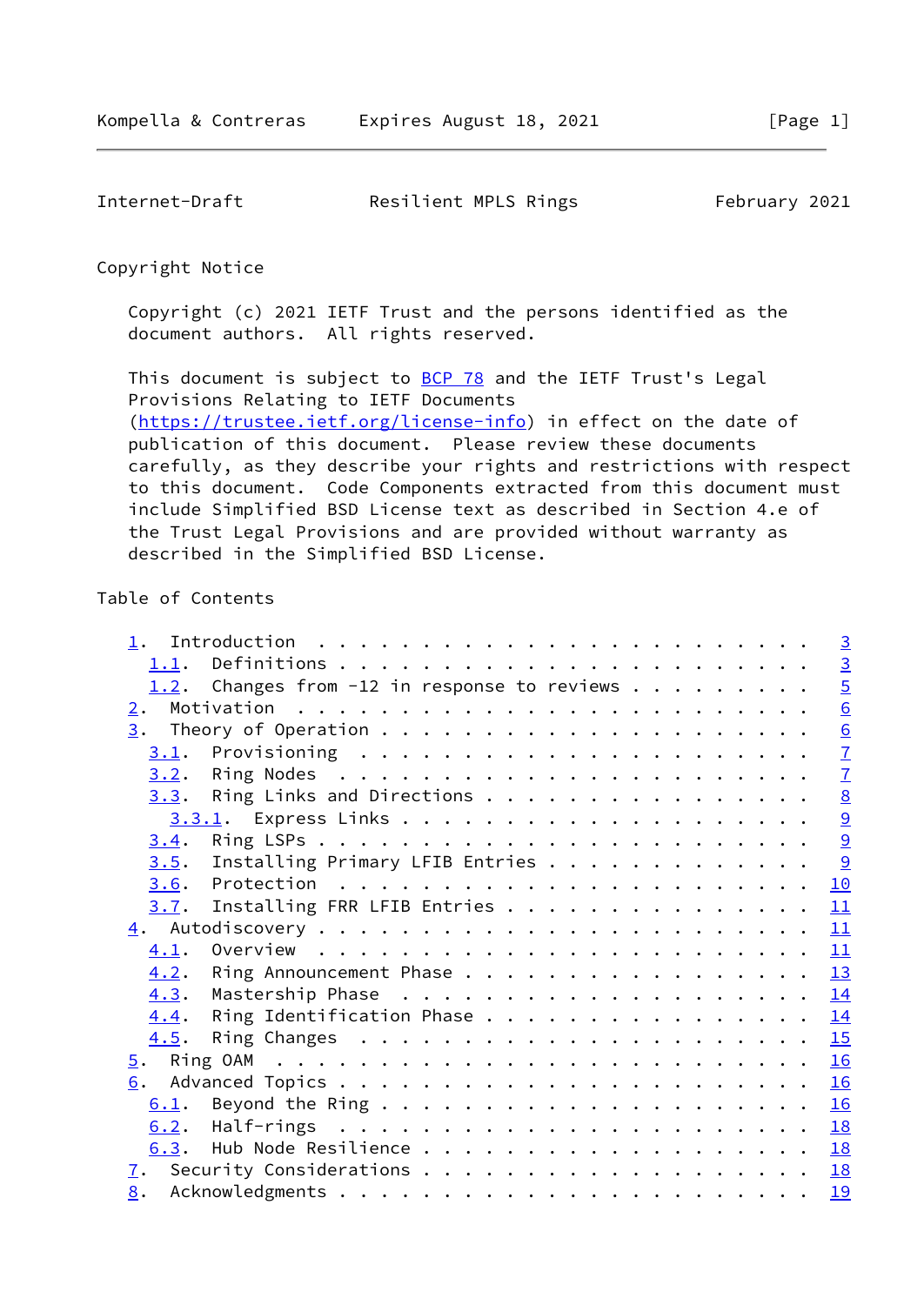| 10.1. Normative References 19   |  |  |  |  |  |  |  |  |  |
|---------------------------------|--|--|--|--|--|--|--|--|--|
| 10.2. Informative References 19 |  |  |  |  |  |  |  |  |  |
|                                 |  |  |  |  |  |  |  |  |  |

Kompella & Contreras Expires August 18, 2021 [Page 2]

<span id="page-2-1"></span>Internet-Draft **Resilient MPLS Rings** February 2021

## <span id="page-2-0"></span>[1](#page-2-0). Introduction

 Rings are a very common topology either at infrastructure level (e.g., physical ring fiber deployments in Layer 1 networks) or node interconnection structures (e.g., loops created in bridged interconnected infrastructures [IEEE.802.1D 2004]). A ring is the simplest topology offering link and node resilience. Rings are nearly ubiquitous in access and aggregation networks. As MPLS increases its presence in such networks, and takes on a greater role, it is imperative that MPLS handles rings well; this is not the case today.

 This document describes the special nature of rings, and the special needs of MPLS on rings. It then shows how these needs can be met in several ways, some of which involve extensions to protocols such as IS-IS [[RFC5305](https://datatracker.ietf.org/doc/pdf/rfc5305)], OSPF[RFC3630], RSVP-TE [\[RFC3209](https://datatracker.ietf.org/doc/pdf/rfc3209)] and LDP [[RFC5036](https://datatracker.ietf.org/doc/pdf/rfc5036)]. RMR LSPs can also be signaled with IGP [\[RFC8402](https://datatracker.ietf.org/doc/pdf/rfc8402)]; that will be described in a future document.

 The intent of this document is to handle rings that "occur naturally". Many access and aggregation networks in metros have their start as a simple ring. They may then grow into more complex topologies, for example, by adding parallel links to the ring, or by adding "express" links. The goal here is to discover these rings (with some guidance), and run MPLS over them efficiently. The intent is not to construct rings in a mesh network with the purpose of using them for protection.

 In some other networking situations (e.g., interconnection of bridges), those rings could create loops making the network inoperable, and thus needing from signaling mechanisms (such the Spanning Tree Protocol) for preventing and eliminating such loops [IEEE.802.1D 2004]. Here it is followed a dual approach where the signaling methods are precisely created for automatically identifying and defining rings where efficiently create LSPs adapted to the formed ring topology.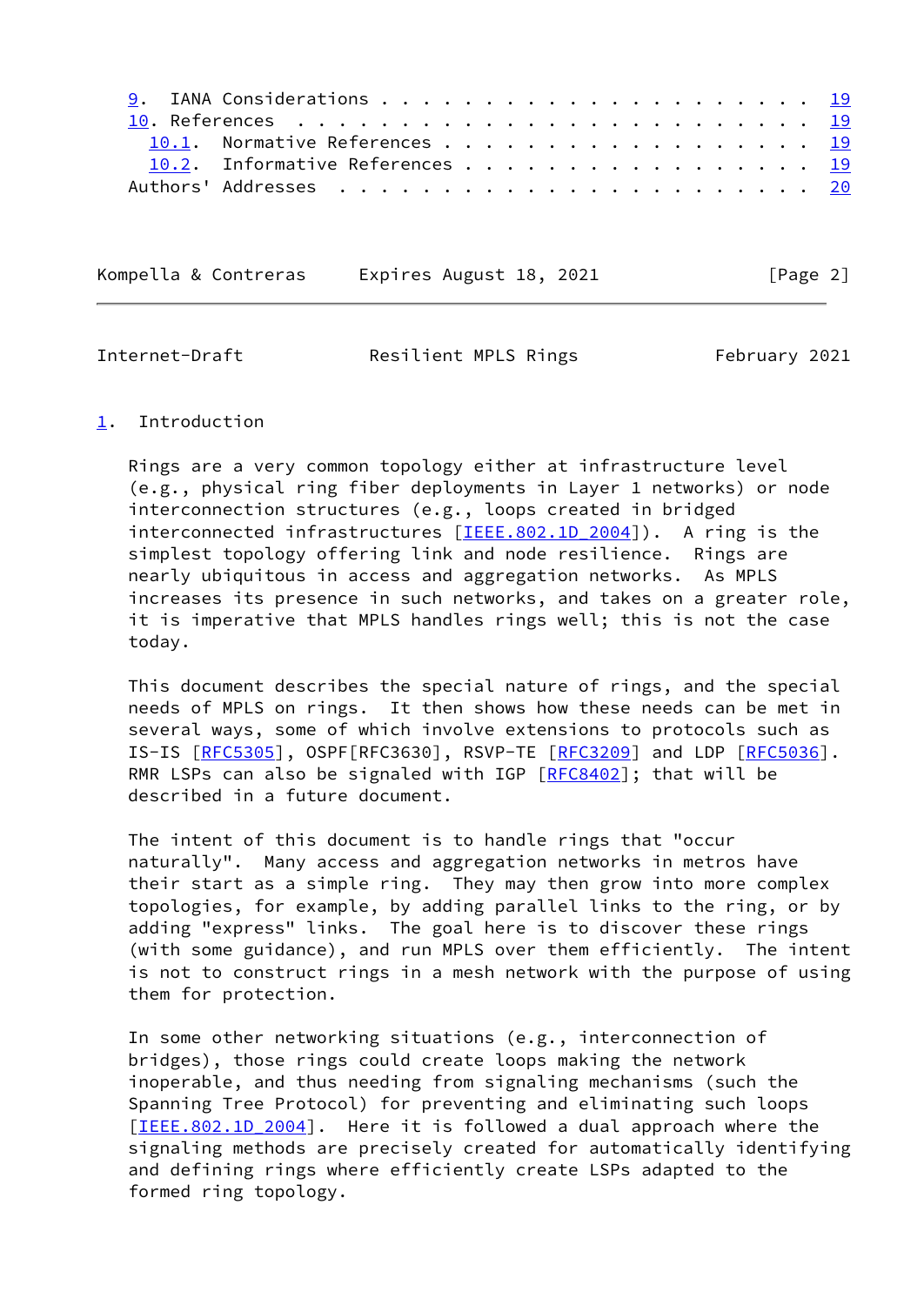### <span id="page-3-0"></span>[1.1](#page-3-0). Definitions

A (directed) graph  $G = (V, E)$  consists of a set of vertices (or nodes) V and a set of edges (or links) E. An edge is an ordered pair of nodes (a, b), where a and b are in V. (In this document, the terms node and link will be used instead of vertex and edge.)

 A ring is a subgraph of G. A ring consists of a subset of n nodes  ${R_i, 0 \leq i \leq n}$  of V. The directed edges  ${(R_i, R_i+1)}$  and  $(R_i+1, R_i+1)$  $R_i$ ),  $0 \le i \le n-1$  must be a subset of E (note that index arithmetic is done modulo n). We define the direction from node  $R_i$  to  $R_i$  +1 as

| Kompella & Contreras | Expires August 18, 2021 | [Page 3] |
|----------------------|-------------------------|----------|
|----------------------|-------------------------|----------|

Internet-Draft **Resilient MPLS Rings** February 2021

 "clockwise" (CW) and the reverse direction as "anticlockwise" (AC). As there may be several rings in a graph, we number each ring with a distinct ring ID RID.



Figure 1: Ring with 8 nodes

The following terminology is used for ring LSPs:

 Ring ID (RID): A non-negative number. When the RID identifies a ring, it must be positive and unique in some scope of a Service Provider's network. An RID of zero, when assigned to a node, indicates that the node must behave in "promiscuous mode" (see [Section 3.2](#page-7-1)). A node may belong to multiple rings.

 Ring node: A member of a ring. Note that a device may belong to several rings.

Node index: A logical numbering of nodes in a ring, from zero up to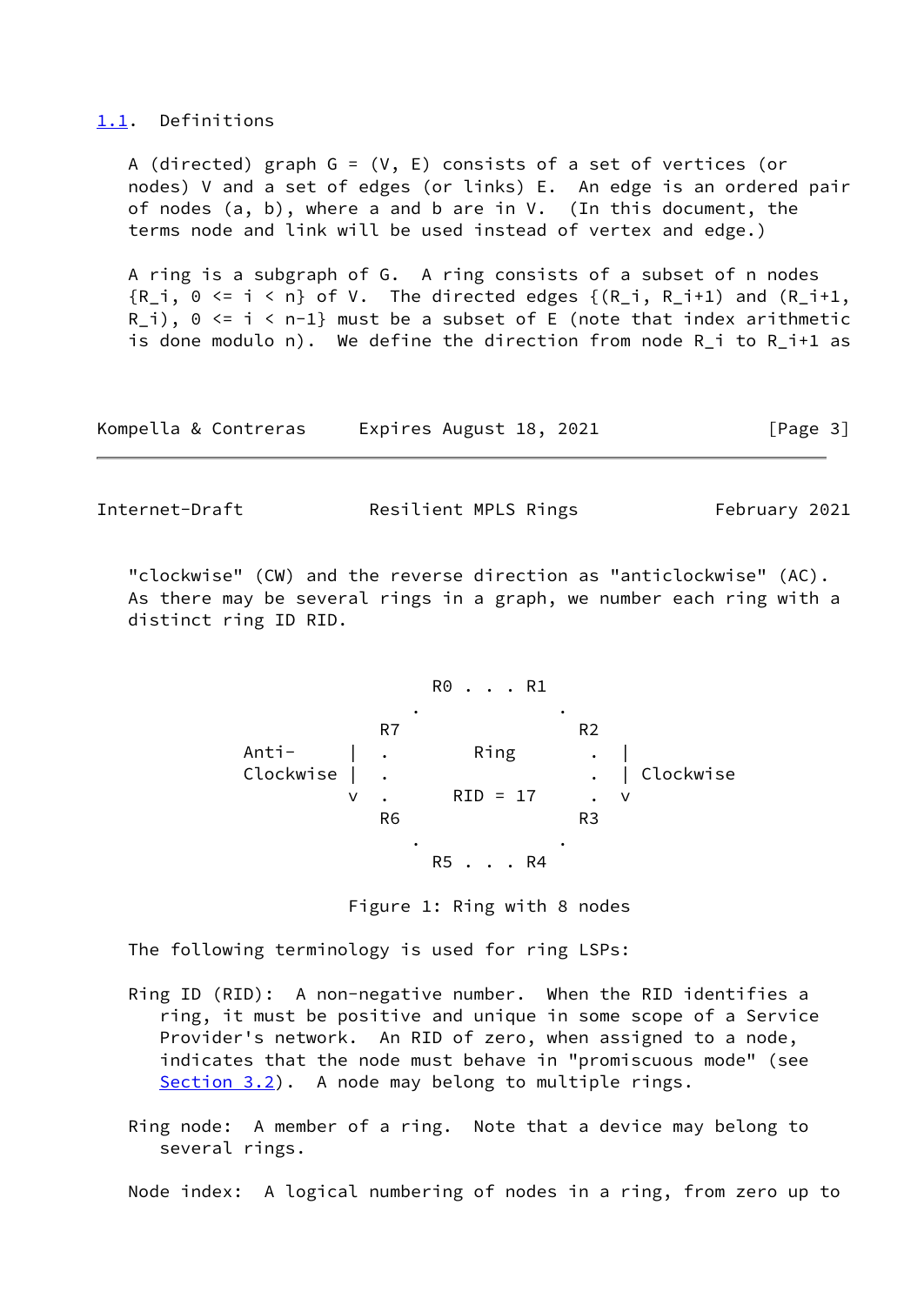one less than the ring size. Used purely for exposition in this document.

- Ring master: The ring master initiates the ring identification process. Mastership is indicated in the IGP by a two-bit field.
- Ring neighbors: Nodes whose indices differ by one (modulo ring size).

Ring links: Links that connect ring neighbors.

Express links: Links that connect non-neighboring ring nodes.

 Ring direction: A two-bit field in the IGP indicating the direction of a link. The choices are:

UN: 00 undefined link

CW: 01 clockwise ring link

| Kompella & Contreras | Expires August 18, 2021 | [Page 4] |
|----------------------|-------------------------|----------|
|----------------------|-------------------------|----------|

<span id="page-4-1"></span>Internet-Draft Resilient MPLS Rings February 2021

AC: 10 anticlockwise ring link

EX: 11 express link

 Ring Identification: The process of discovering ring nodes, ring links, link directions, and express links.

The following notation is used for ring LSPs:

- R\_k: A ring node with index k. R\_k has AC neighbor R\_(k-1) and CW neighbor R\_(k+1).
- RL\_k: A (unicast) Ring LSP anchored on node R\_k.
- CL\_jk: A label allocated by R\_j for RL\_k in the CW direction.
- AL\_jk: A label allocated by R\_j for RL\_k in the AC direction.

<span id="page-4-0"></span>[1.2](#page-4-0). Changes from -12 in response to reviews

 [Note to RFC Editor: this (sub-)section to be removed prior to publication.]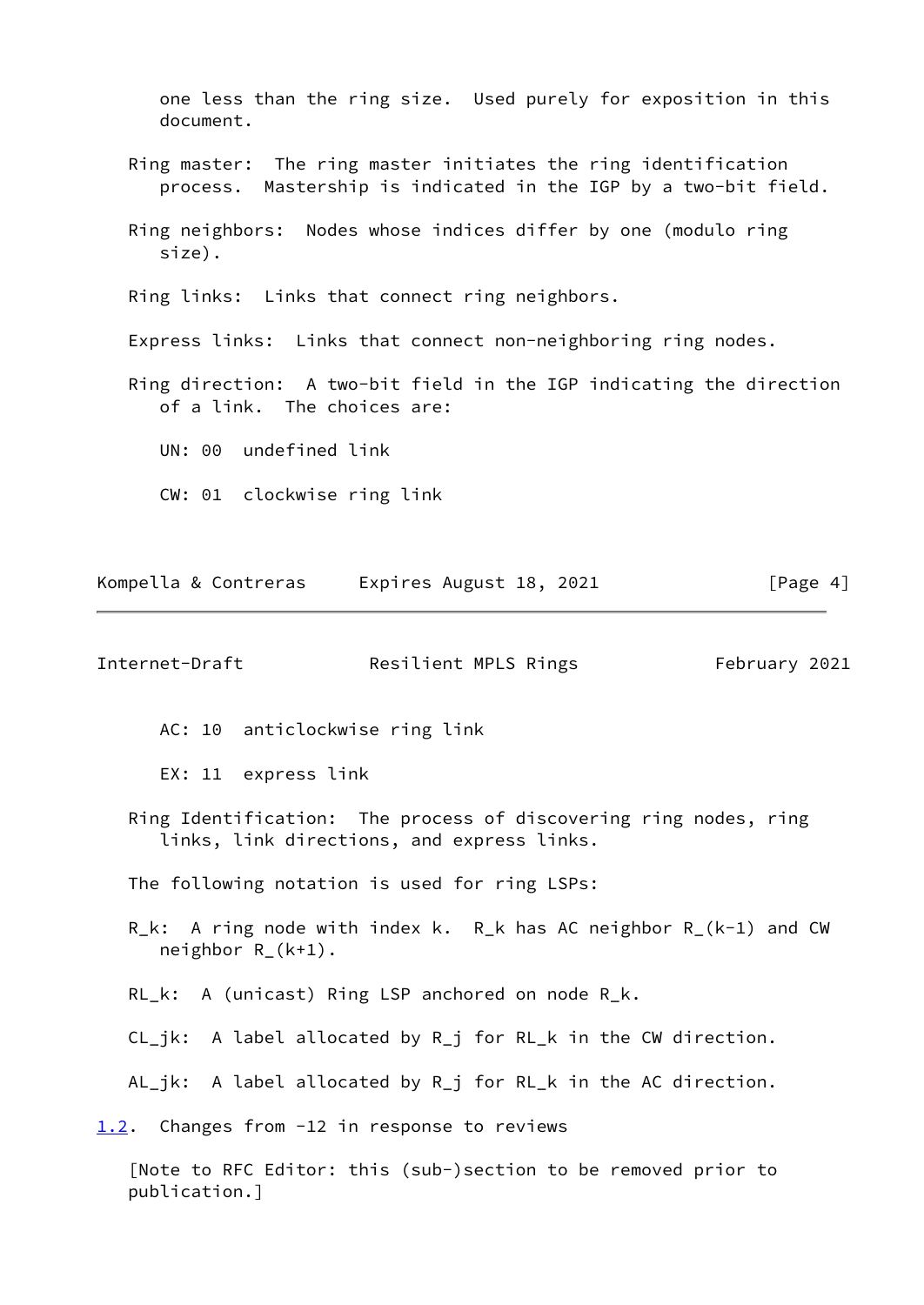Reqts Lang: updated (response to Gen-ART review [Gen]) [Section 1:](#page-2-0) updated "transport networks" to "Layer 1 networks" (response to Transport Area review [TAR]) Sec 1: replaced SPRING with IGP (response to OPS directorate [OPS]) Sec 1: rephrased last sentence [TAR] Sec 2: added para on control plane resilience [TAR] Sec 3.1: typo fixed [Gen] Sec 3.2: added figure, caveats for promiscuous mode (response to Security Area Directorate review [SAD]) Sec 3.5: updated reference [OPS] Sec 3.6: updated text on node protection, TTL [OPS] Sec 4.1: changed Ring Neighbor TLV/flags to Ring Link TLV/flags; changed SPRING to IGP [OPS] Sec 4.1: clean up [Gen]

Kompella & Contreras Expires August 18, 2021 [Page 5]

<span id="page-5-1"></span>Internet-Draft Resilient MPLS Rings February 2021 Sec 4.2: updated text on timers T1, T2 [SAD] Sec 4.3, 4.4: rewrote sections on Mastership, Ring Identification Phases for clarity [OPS] Sec 4.5: removed "and" [Gen] Sec 5: updated text on timers [TAR] New Sec 6.1: added text on traffic transiting a ring [OPS] Sec Cons: added text on compromised nodes [SAD]

<span id="page-5-0"></span>[2](#page-5-0). Motivation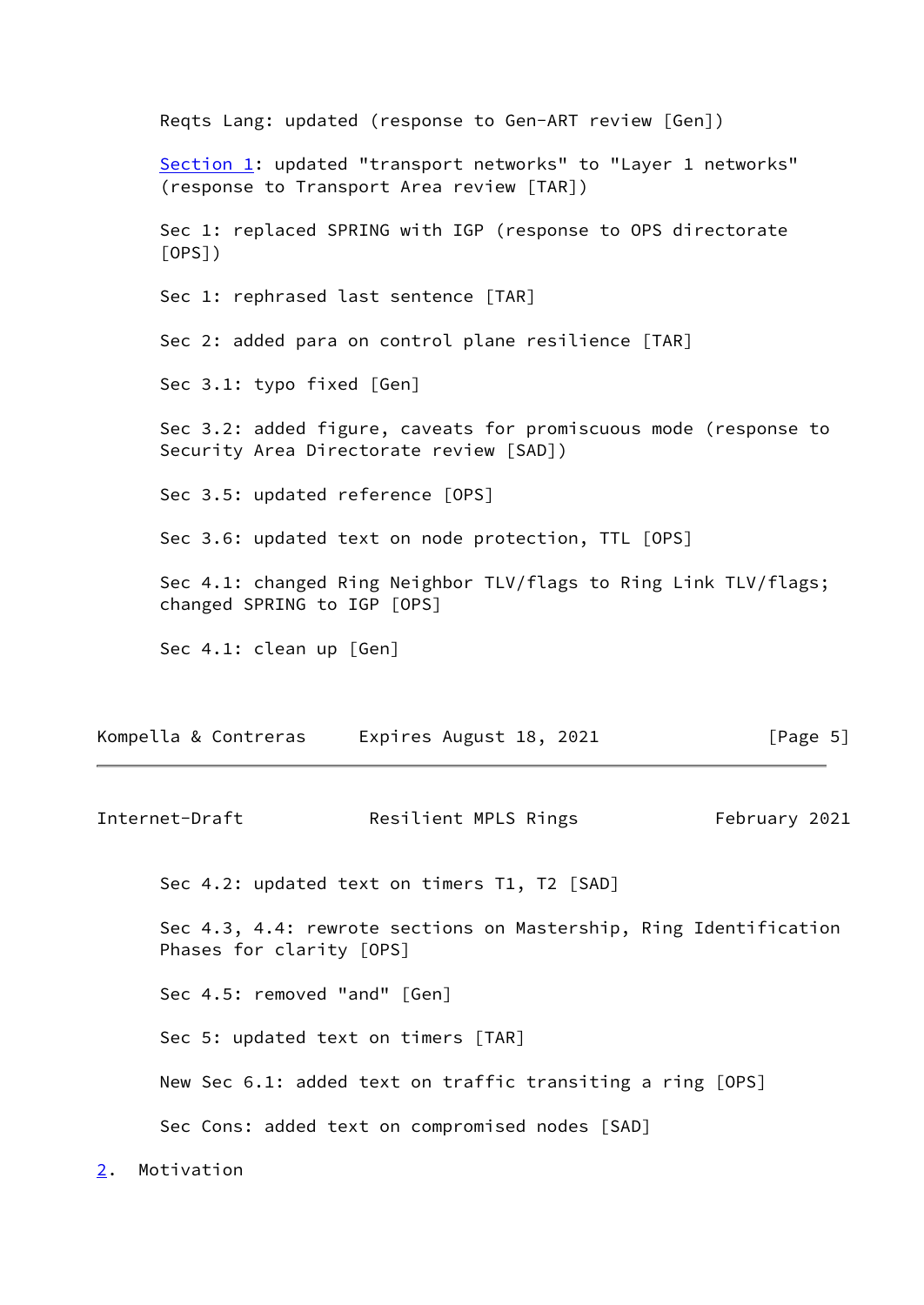A ring is the simplest topology that offers resilience. This is perhaps the main reason to lay out fiber in a ring. Thus, effective mechanisms for fast failover on rings are needed. Furthermore, there are large numbers of rings. Thus, configuration of rings needs to be as simple as possible. Finally, bandwidth management on access rings is very important, as bandwidth is generally quite constrained here.

 The goals of this document are to present mechanisms for improved MPLS-based resilience in ring networks (using ideas that are reminiscent of Bidirectional Line Switched Rings), for automatic bring-up of LSPs, better bandwidth management and for auto-hierarchy. These goals can be achieved using extensions to existing IGP and MPLS signaling protocols, using central provisioning, or in other ways.

 Note that this document addresses data plane resilience. Control plane resilience, and robustness of protocol messaging, is managed by the protocols being used here (IS-IS, OSPF, LDP and RSVP-TE) and not described in this document.

<span id="page-6-0"></span>[3](#page-6-0). Theory of Operation

 Say a ring has ring ID RID. The ring is provisioned by choosing one or more ring masters for the ring and assigning them the RID. Other nodes in the ring may also be assigned this RID, or may be configured as "promiscuous". Ring discovery then kicks in. When each ring node knows its CW and AC ring neighbors and its ring links, and all express links have been identified, ring identification is complete.

 Once ring identification is complete, each node signals one or more ring LSPs RL\_i. RL\_i, anchored on node R\_i, consists of two counter rotating unicast LSPs that start and end at R\_i. A ring LSP is "multipoint": any node R\_j can use RL\_i to send traffic to R\_i; this can be in either the CW or AC directions, or both (i.e., load

| Kompella & Contreras | Expires August 18, 2021 | [Page 6] |
|----------------------|-------------------------|----------|
|----------------------|-------------------------|----------|

<span id="page-6-1"></span>

Internet-Draft **Resilient MPLS Rings** February 2021

 balanced). Both of these counter-rotating LSPs are "active"; the choice of direction to send traffic to R\_i is determined by policy at the node where traffic is injected into the ring. The default policy is to send traffic along the shortest path. Bidirectional connectivity between nodes R\_i and R\_j is achieved by using two different ring LSPs: R\_i uses RL\_j to reach R\_j, and R\_j uses RL\_i to reach R\_i.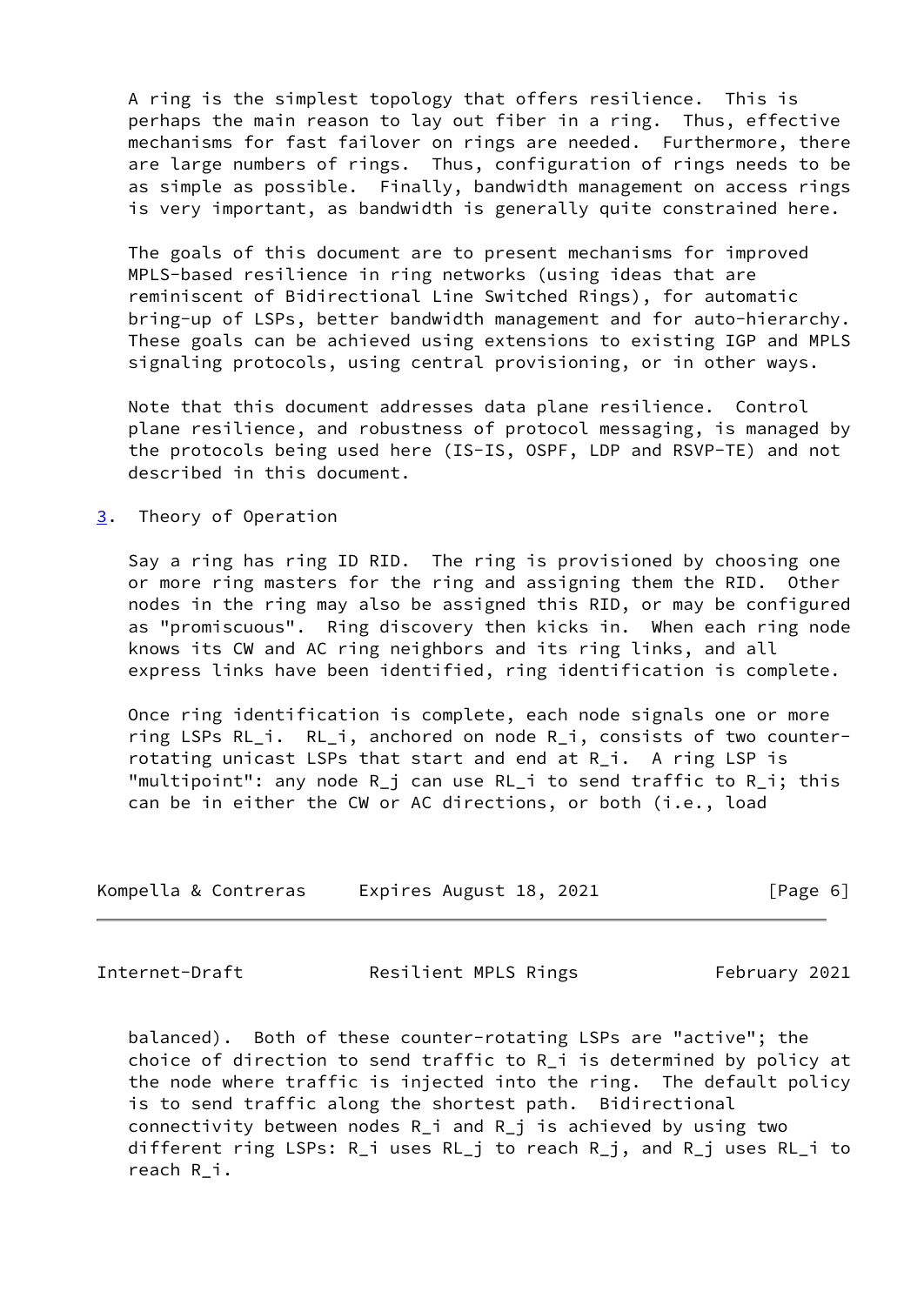# <span id="page-7-0"></span>[3.1](#page-7-0). Provisioning

 The goal here is to provision rings with the absolute minimum configuration. The exposition below aims to achieve that using auto- discovery via a link-state IGP (see [Section 4\)](#page-12-0). Of course, auto discovery can be overridden by configuration. For example, a link that would otherwise be classified by auto-discovery as a ring link might be configured not to be used for ring LSPs.

## <span id="page-7-1"></span>[3.2](#page-7-1). Ring Nodes

 Ring nodes have a loopback address, and run a link-state IGP and an MPLS signaling protocol. To provision a node as a ring node for ring RID, the node is simply assigned that RID. A node may be part of several rings, and thus may be assigned several ring IDs.

 To simplify ring provisioning even further, a node N may be made "promiscuous" by being assigned an RID of 0. A promiscuous node listens to RIDs in its IGP neighbors' link-state updates. For every non-zero RID N hears from a neighbor, N joins the corresponding ring by taking on that RID. In many situations, the use of promiscuous mode means that only one or two nodes in a ring needs to be provisioned; everything else is auto-discovered. However, this feature should be used with care. Consider the following:

| Kompella & Contreras | Expires August 18, 2021 | [Page 7] |
|----------------------|-------------------------|----------|
|----------------------|-------------------------|----------|

<span id="page-7-2"></span>Internet-Draft **Resilient MPLS Rings** February 2021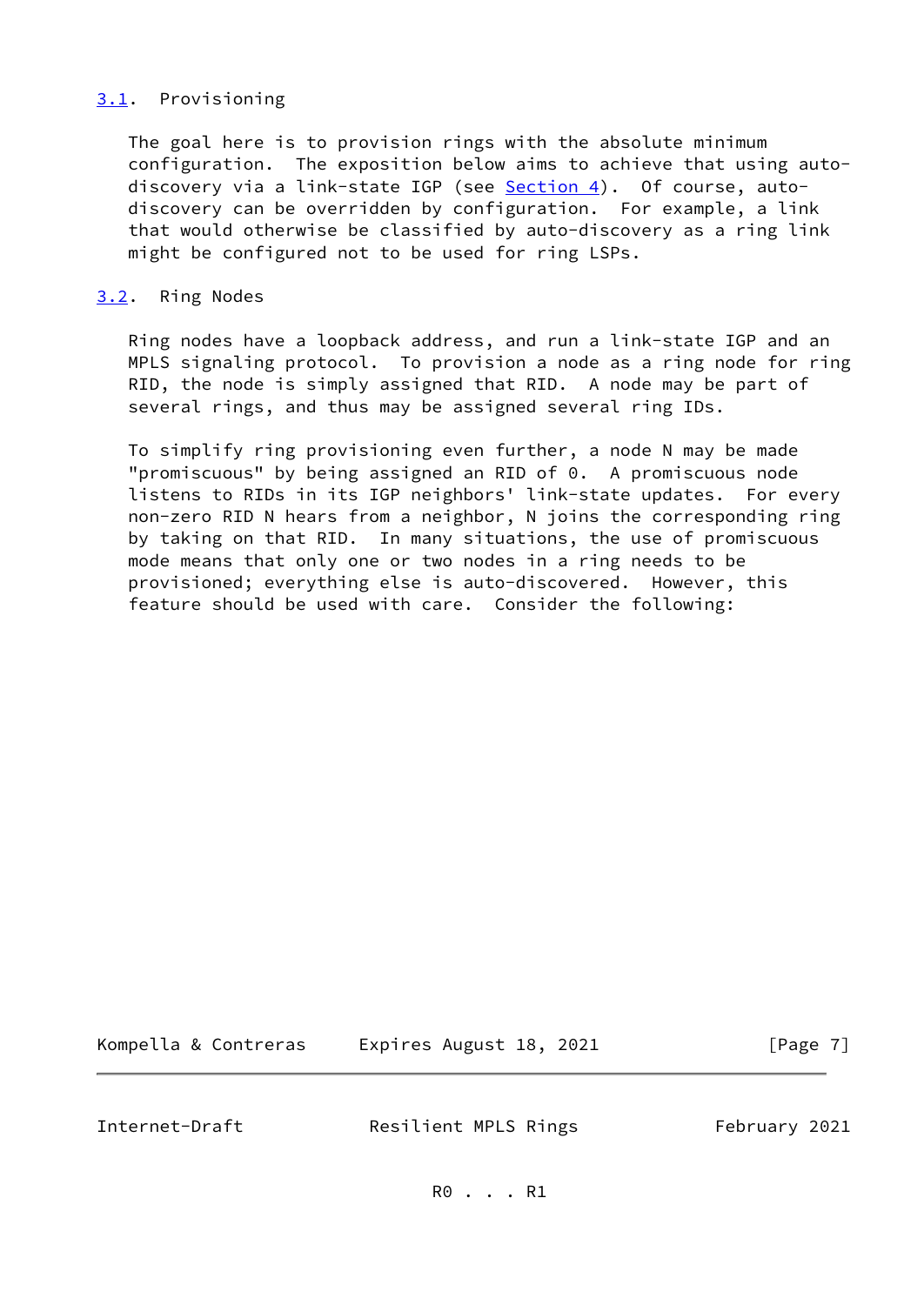

Two Rings

 If R3 and R6 are configured with RID 17, R8 and R13 with RID 18, and all other nodes with RID 0, this will end up as two rings with R4 and R5 in both. However, other permutations of RID configurations could easily end up with all nodes being in both rings 17 and 18, whereupon the maximal ring will consist of R0 to R4, R8 to R13, R5 to R7 (and the link from R4 to R5 will be an express link). In cases such as these, one should eschew promiscuous mode in favor of simply configuring all nodes with the appropriate RIDs.

 A ring node indicates in its IGP updates the ring LSP signaling protocols it supports. This can be LDP and/or RSVP-TE. Ideally, each node should support both.

## <span id="page-8-0"></span>[3.3](#page-8-0). Ring Links and Directions

 Ring links must be MPLS-capable. They are by default unnumbered, point-to-point (from the IGP point of view) and "auto-bundled". The "auto-bundled" attribute means that parallel links between ring neighbors are considered as a single link, without the need for explicit configuration for bundling (such as a Link Aggregation Group). Note that each component may be advertised separately in the IGP; however, signaling messages and labels across one component link apply to all components. Parallel links between a pair of ring nodes is often the result of having multiple lambdas or fibers between those nodes. RMR is primarily intended for operation at the packet layer; however, parallel links at the lambda or fiber layer may result in parallel links at the packet layer.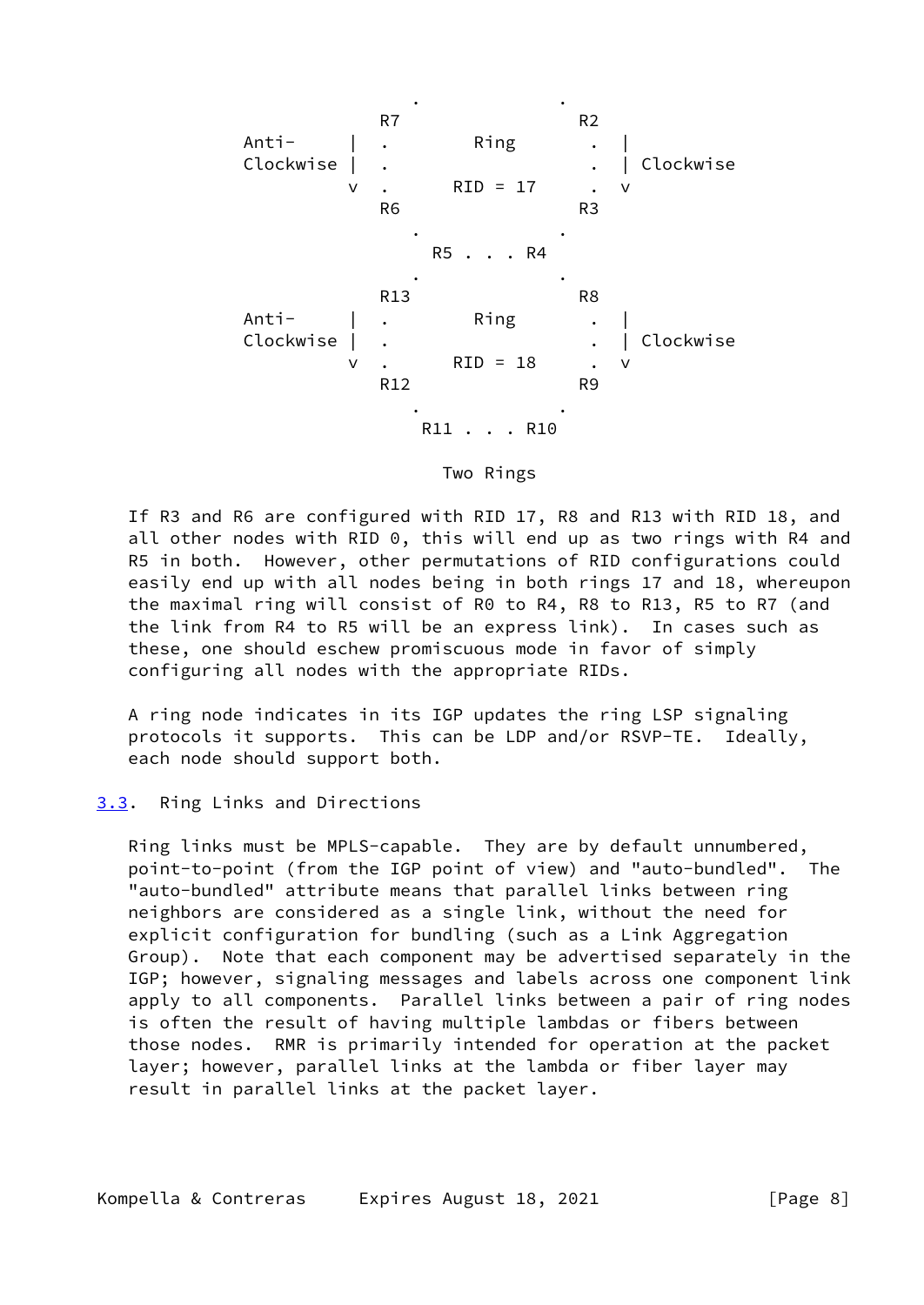<span id="page-9-1"></span>Internet-Draft Resilient MPLS Rings February 2021

 A ring link is not provisioned as belonging to the ring; it is discovered to belong to ring RID if both its adjacent nodes belong to RID. A ring link's direction (CW or AC) is also discovered; this process is initiated by the ring's ring master. Note that the above two attributes can be overridden by provisioning if needed; it is then up to the provisioning system to maintain consistency across the ring.

## <span id="page-9-0"></span>[3.3.1](#page-9-0). Express Links

 Express links are discovered once ring nodes, ring links and directions have been established. As defined earlier, express links are links joining non-neighboring ring nodes; often, this may be the result of optically bypassing ring nodes.

## <span id="page-9-2"></span>[3.4](#page-9-2). Ring LSPs

 Ring LSPs are not provisioned. Once a ring node R\_i knows its RID, its ring links and directions, it kicks off ring LSP signaling automatically. R\_i allocates CW and AC labels for each ring LSP RL k. R i also initiates the creation of RL i. As the signaling propagates around the ring, CW and AC labels are exchanged. When R\_i receives CW and AC labels for RL\_k from its ring neighbors, primary and fast reroute (FRR) paths for RL k are installed at R i.

 For RSVP-TE LSPs, bandwidths may be signaled in both directions. However, these are not provisioned either; rather, one does "reverse call admission control". When a service needs to use an LSP, the ring node where the traffic enters the ring attempts to increase the bandwidth on the LSP to the egress. If successful, the service is admitted to the ring.

## <span id="page-9-3"></span>[3.5](#page-9-3). Installing Primary LFIB Entries

 In setting up RL\_k, a node R\_j sends out two labels: CL\_jk to R\_j-1 and AL\_jk to R\_j+1. R\_j also receives two labels: CL\_j+1,k from R\_j+1, and AL\_j-1,k from R\_j-1. R\_j can now set up the forwarding entries for RL\_k. In the CW direction, R\_j swaps incoming label CL\_jk with  $CL_i+1,k$  with next hop  $R_i+1$ ; these allow  $R_i$  to act as LSR for RL\_k. R\_j also installs an LFIB entry to push CL\_j+1,k with next hop R\_j+1 to act as ingress for RL\_k. Similarly, in the AC direction, R\_j swaps incoming label AL\_jk with AL\_j-1,k with next hop  $R_j-1$  (as LSR), and an entry to push  $AL_j-1,k$  with next hop  $R_j-1$  (as ingress).

Clearly, R\_k does not act as ingress for its own LSPs. However, R\_k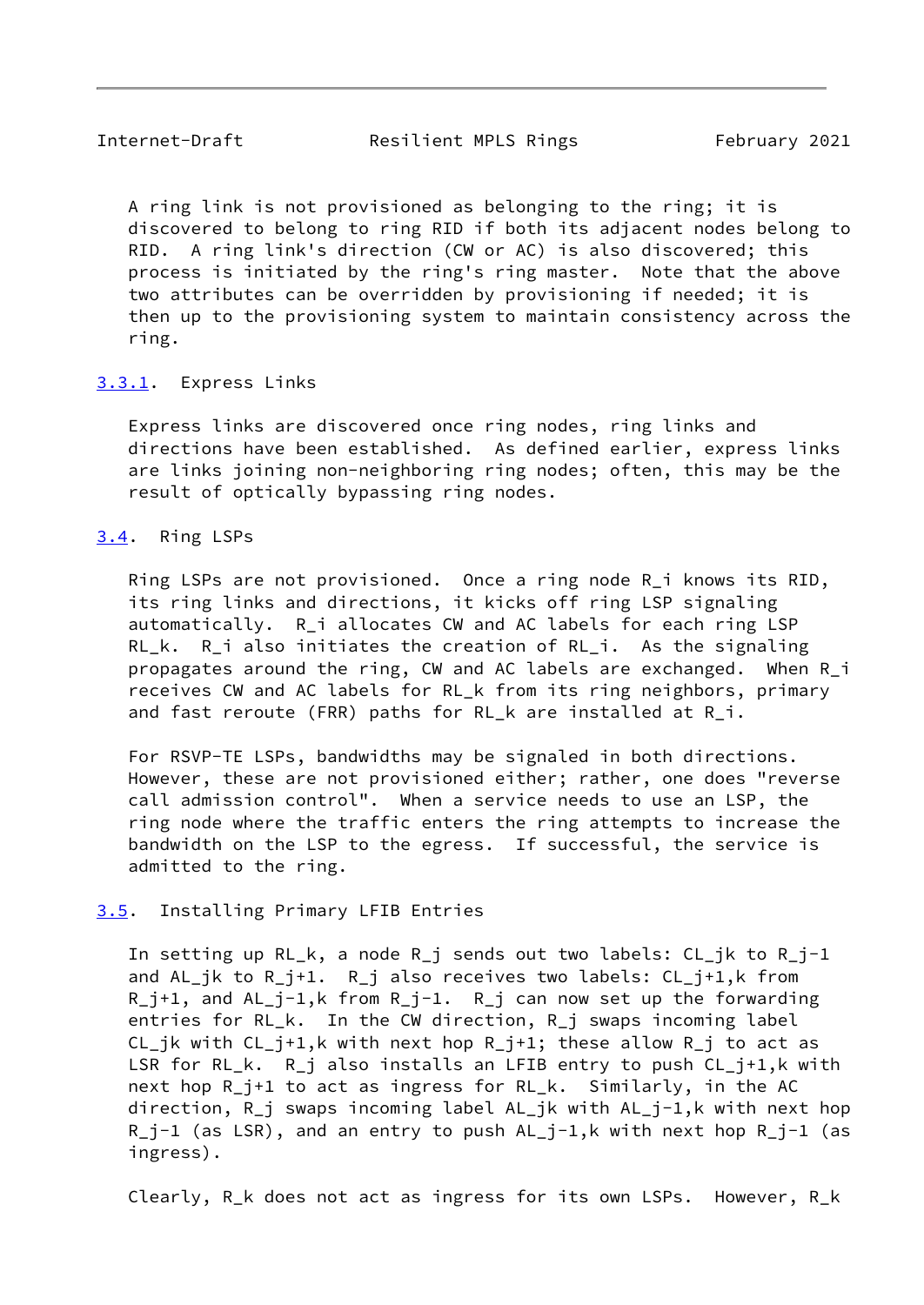can send OAM messages, for example, an MPLS ping or traceroute ([\[RFC8029](https://datatracker.ietf.org/doc/pdf/rfc8029)]), using labels CL\_k,k+1 and AL\_k-1,k, to test the entire

Kompella & Contreras Expires August 18, 2021 [Page 9]

<span id="page-10-1"></span>Internet-Draft Resilient MPLS Rings February 2021

 ring LSP anchored at R\_k in both directions. Furthermore, if these LSPs use Ultimate Hop Popping, then R\_k installs LFIB entries to pop CL\_k,k for packets received from R\_k-1 and to pop AL\_k,k for packets received from R\_k+1.

# <span id="page-10-0"></span>[3.6](#page-10-0). Protection

 In this scheme, there are no protection LSPs as such -- no node or link bypass LSPs, no standby LSPs, no detours, and no LFA-type protection. Protection is via the "other" direction around the ring, which is why ring LSPs are in counter-rotating pairs. Protection works in the same way for link, node and ring LSP failures.

 If a node R\_j detects a failure from R\_j+1 -- either all links to R j+1 fail, or R j+1 itself fails, R j switches traffic on all CW ring LSPs to the AC direction using the FRR LFIB entries. If the failure is specific to a single ring LSP, R\_j switches traffic just for that LSP. In either case, this switchover can be very fast, as the FRR LFIB entries can be preprogrammed. Fast detection and fast switchover lead to minimal traffic loss.

 $R_i$  then sends an indication to  $R_i$ <sup>-1</sup> that the CW direction is not working, so that R\_j-1 can similarly switch traffic to the AC direction. For RSVP-TE, this indication can be a PathErr or a Notify; other signaling protocols have similar indications. These indications propagate AC until each traffic source on the ring AC of the failure uses the AC direction. Thus, within a short period, traffic will be flowing in the optimal path, given that there is a failure on the ring. This contrasts with (say) bypass protection, where until the ingress recomputes a new path, traffic will be suboptimal.

 Note that the failure of a node or a link will not necessarily affect all ring LSPs. Thus, it is important to identify the affected LSPs (and switch them), but to leave the rest alone.

 One point to note is that when a ring node, say R\_j, fails, RL\_j is clearly unusable. However, the above protection scheme will cause a traffic loop: R\_j-1 detects a failure CW, and protects by sending CW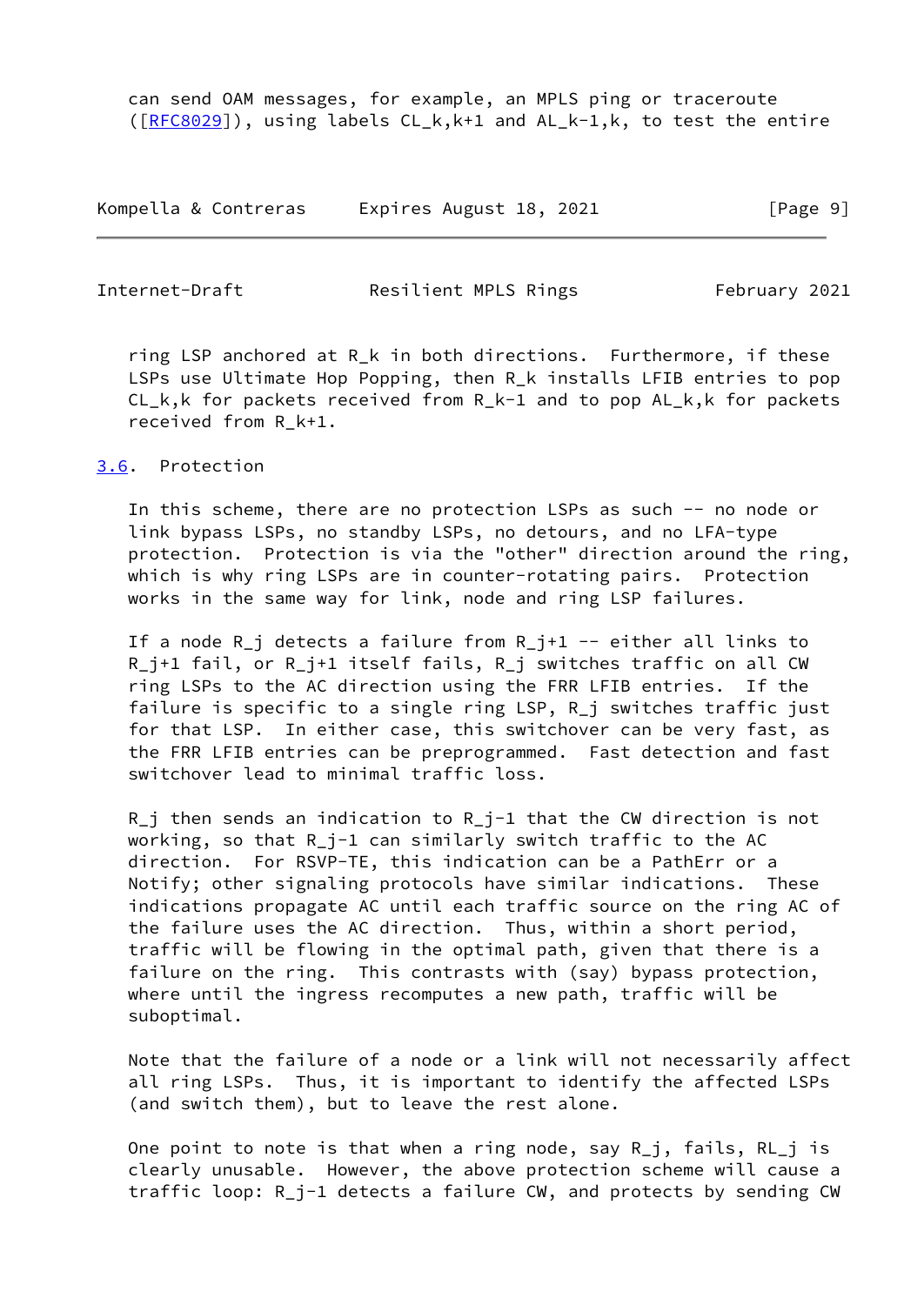traffic on RL  $j$  back all the way to R  $j+1$ , which in turn sends traffic to R\_j-1, etc. There are three proposals to avoid this:

- 1. Each ring node acting as ingress sends traffic with a TTL of at most 2\*n, where n is the number of nodes in the ring.
- 2. A ring node sends protected traffic (i.e., traffic switched from CW to AC or vice versa) with TTL just large enough to reach the egress.

| Kompella & Contreras | Expires August 18, 2021 | [Page 10] |
|----------------------|-------------------------|-----------|
|----------------------|-------------------------|-----------|

<span id="page-11-1"></span>Internet-Draft **Resilient MPLS Rings** February 2021

 3. A ring node sends protected traffic with a special purpose label below the ring LSP label. A protecting node first checks for the presence of this label; if present, it means that the traffic is looping and MUST be dropped.

 Approaches 1 and 2 work for traffic that remains on the ring or terminates on a ring node (see  $Section 6.1$ ); for traffic transiting the ring, playing with TTL may affect forwarding beyond the ring. Approach 3 is the most general and is the one we advocate; however, this will require the allocation and definition of a new special purpose label.

## <span id="page-11-0"></span>[3.7](#page-11-0). Installing FRR LFIB Entries

 At the same time that R\_j sets up its primary CW and AC LFIB entries, it can also set up the protection forwarding entries for RL\_k. In the CW direction, R\_j sets up an FRR LFIB entry to swap incoming label CL\_jk with AL\_j-1,k with next hop R\_j-1. In the AC direction, R\_j sets up an FRR LFIB entry to swap incoming label AL\_jk with CL\_j+1,k with next hop R\_j+1. Again, R\_k does not install FRR LFIB entries in this manner.

 Say R1 receives label L42 from R2 to reach R4 in the clockwise direction, and receives label L40 from R0 to reach R4 in the anti clockwise direction. Say R1 also receives label L52 from R2 to reach R5 in the clockwise direction, and receives label L50 from R0 to reach R5 in the anti-clockwise direction. R1 makes the following LFIB entries:

| Dest   CW/NH   CW FRR/NH   AC/NH   AC FRR/NH |  |
|----------------------------------------------|--|
|                                              |  |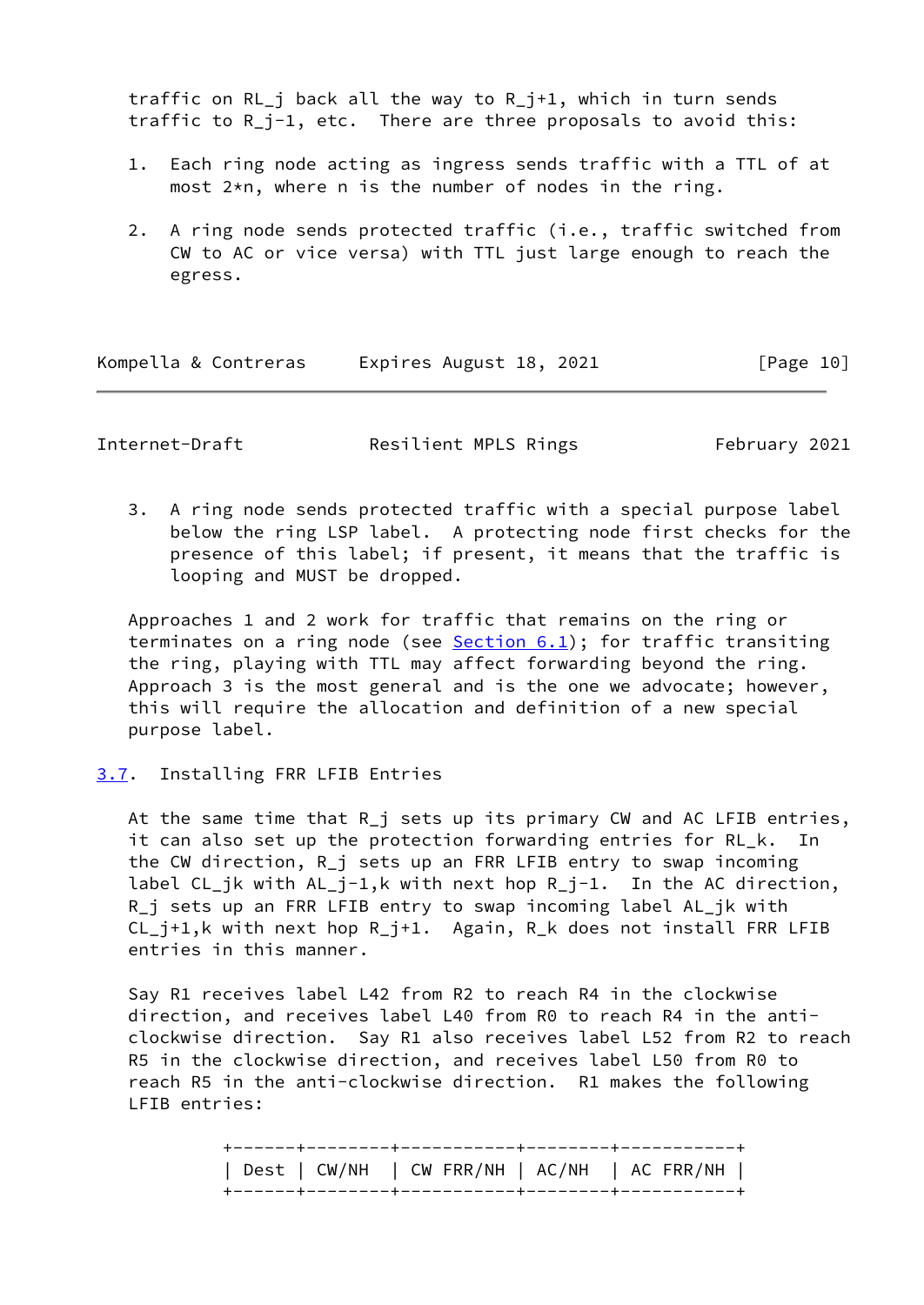|  |             |  | R4   L42/R2   L40/R0   L40/R0   L42/R2 |
|--|-------------|--|----------------------------------------|
|  | R5   L52/R2 |  | L50/R0   L50/R0   L52/R2               |
|  |             |  |                                        |
|  |             |  |                                        |

### R1's LFIB

#### <span id="page-12-0"></span>[4](#page-12-0). Autodiscovery

### <span id="page-12-1"></span>[4.1](#page-12-1). Overview

 Auto-discovery proceeds in three phases. The first phase is the announcement phase. The second phase is the mastership phase. The third phase is the ring identification phase.

| Kompella & Contreras | Expires August 18, 2021 | [Page 11] |
|----------------------|-------------------------|-----------|
|----------------------|-------------------------|-----------|

Internet-Draft Resilient MPLS Rings February 2021



Figure 2: Ring with non-ring nodes and links

We use three concepts below:

 ring nodes: all nodes that announce ring node TLVs with a given RID.

IGP neighbors: all nodes which are IGP neighbors of a given node.

ring neighbors: ring nodes that are IGP neighbors of a given node.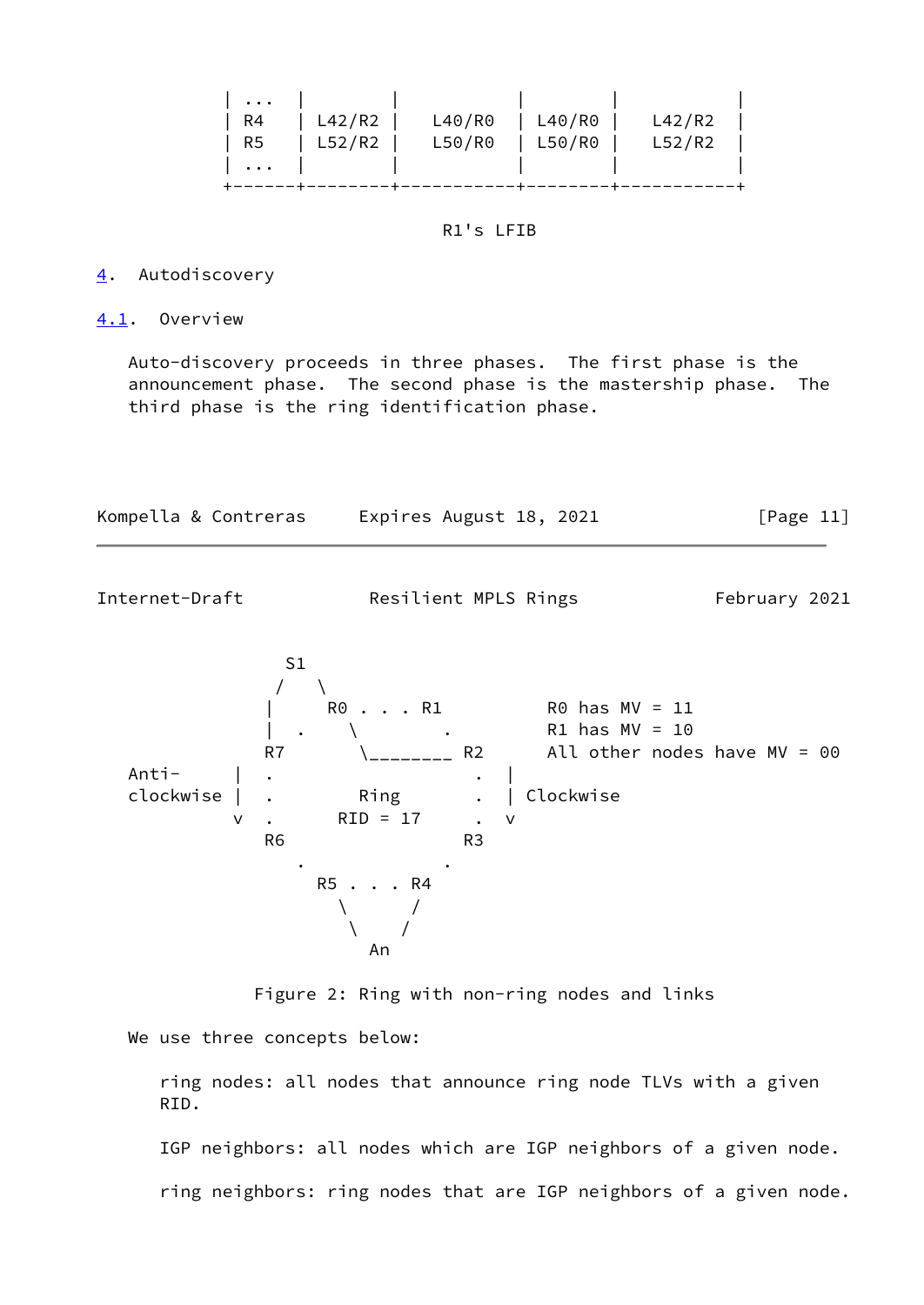Exactly one is the CW neighbor and one is the AC neighbor; all other ring neighbors are express neighbors.

 In Figure 2, R0 through R7 are ring nodes belonging to ring 17. R0 has IGP neighbors R1, R2, R7 and S1. R0 has ring neighbors R1 (CW), R2 (express) and R7 (AC). Autodiscovery aims to identify ring nodes of a given ring, ring neighbors of each ring node, and the CW and AC node for each ring node.

 The format of an RMR Node Type-Length-Value (TLV) is given below. It consists of information pertaining to the node and optionally, sub- TLVs. A Neighbor sub-TLV contains information pertaining to the node's neighbors. Other sub-TLVs may be defined in the future. Details of the format specific to IS-IS and OSPF will be given in the corresponding IGP documents.

[RMR Node Type][RMR Node Length][RID][Node Flags][sub-TLVs]

Ring Node TLV Format

Kompella & Contreras Expires August 18, 2021 [Page 12]

<span id="page-13-0"></span>

| Internet-Draft                                                                                                                            | Resilient MPLS Rings                                                                                                            | February 2021 |
|-------------------------------------------------------------------------------------------------------------------------------------------|---------------------------------------------------------------------------------------------------------------------------------|---------------|
| [RID 2][Flags for RID 2]                                                                                                                  | [My Intf Inx][Rem Intf Inx][RID 1][Flags for RID 1]                                                                             |               |
|                                                                                                                                           | Ring Link Sub-TLV Format                                                                                                        |               |
| $\Theta$<br>0123456789012345<br>+-+-+-+-+-+-+-+-+-+-+-+-+-+-+-+-+<br> MV   SS   SO   MBZ     SU   M <br>+-+-+-+-+-+-+-+-+-+-+-+-+-+-+-+-+ |                                                                                                                                 |               |
| MV: Mastership Value<br>SS: Supported Signaling Protocols                                                                                 | $(100 = RSVP-TE; 010 = LDP; 001 = IGP)$                                                                                         |               |
| MBZ: Must be zero<br>11:IGP)                                                                                                              | SO: Supported OAM Protocols (100 = BFD; 010 = CFM; 001 = EFM)<br>SU: Signaling Protocol to Use (00: none; 01: LDP; 10: RSVP-TE; |               |
| M : Elected Master ( $0 = no$ , 1 = yes)                                                                                                  |                                                                                                                                 |               |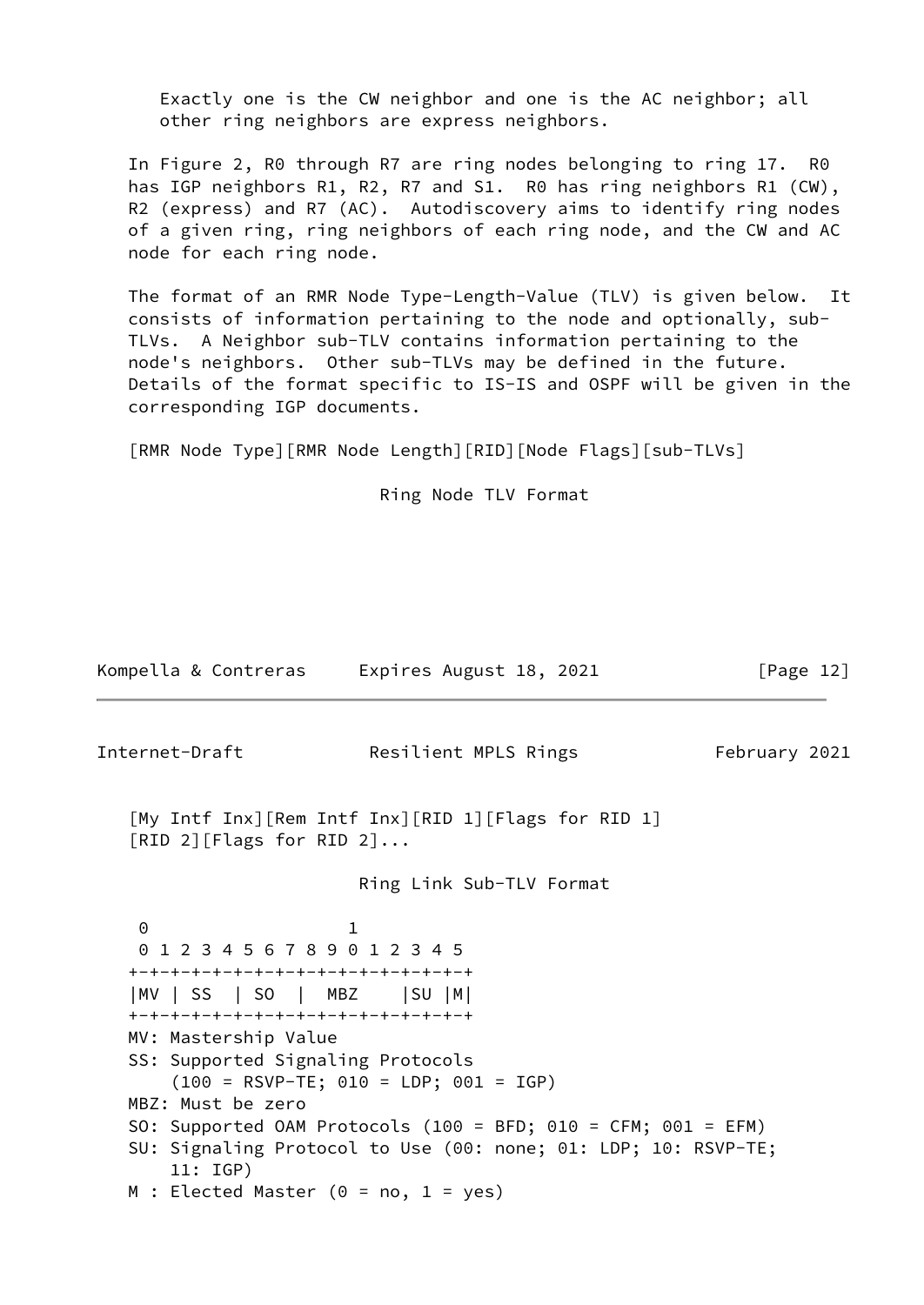Flags for a Ring Node TLV

 0 1 0 1 2 3 4 5 6 7 8 9 0 1 2 3 4 5 +-+-+-+-+-+-+-+-+-+-+-+-+-+-+-+-+ |RD |OAM| MBZ | +-+-+-+-+-+-+-+-+-+-+-+-+-+-+-+-+ RD: Ring Direction (00 = none; 01 = CW; 10 = AC; 11 = express) OAM: OAM Protocol to use (00 = none; 01 = BFD; 10 = CFM; 11 = EFM) MBZ: Must be zero

Flags for a Ring Link TLV

<span id="page-14-0"></span>[4.2](#page-14-0). Ring Announcement Phase

 Each node participating in an MPLS ring is assigned an RID; in the example, RID = 17. A node is also provisioned with a mastership value. Each node advertises a ring node TLV for each ring it is participating in, along with the associated flags. It then starts timer T1; this timer is to allow each node time to hear from all other nodes in the ring. [The settings for timers T1 and T2 (below) are particular to the specific IGP used for signaling; they will be discussed in the IGP document that defines the ring node/link TLVs.] The settings for timers T1 and T2 (below) will be discussed in the IGP document that defines the ring node/link TLVs.]

 A node in promiscuous mode doesn't advertise any ring node TLVs. However, when it hears a ring node TLV from an IGP neighbor, it joins that ring, and sends its own ring node TLV with that RID.

Kompella & Contreras Expires August 18, 2021 [Page 13]

<span id="page-14-2"></span>Internet-Draft **Resilient MPLS Rings** February 2021

 The announcement phase allows a ring node to discover other ring nodes in the same ring so that a ring master can be elected.

#### <span id="page-14-1"></span>[4.3](#page-14-1). Mastership Phase

 When timer T1 fires, a node enters the mastership phase. In this phase, each ring node N starts timer T2 and checks if it is master as follows. N examines the MV value of all ring nodes and selects those with the highest MV vale. Among these nodes, N finds the node with the lowest loopback address. If that node is N, N declares itself master to the entire ring by readvertising its ring node TLV with the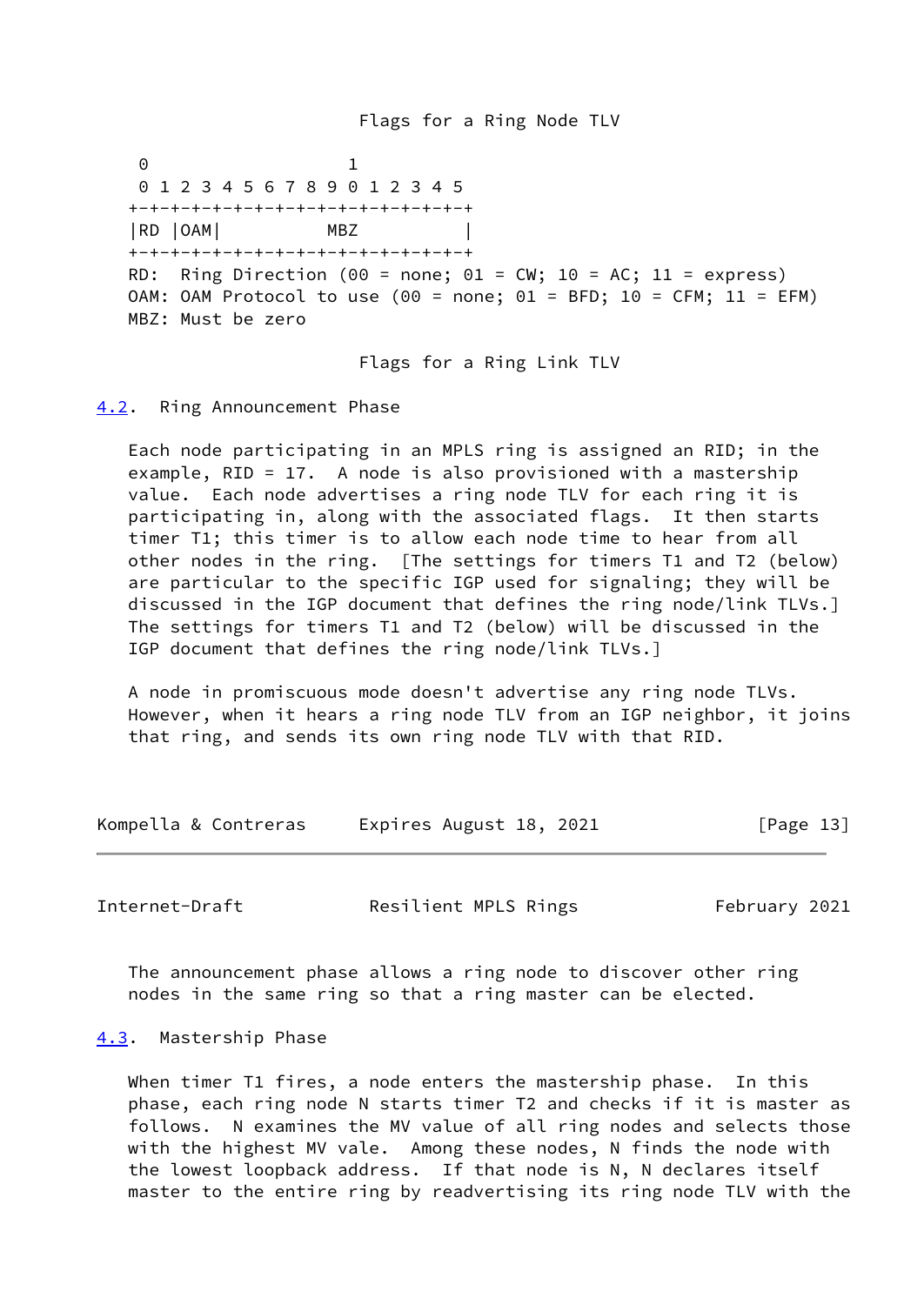M bit set.

 When timer T2 fires, each node examines the ring node TLVs from all other nodes in the ring to identify the ring master. There should be exactly one; if not, each node restarts timer T2 and tries again.

 Barring software bugs or malicious code, the principal reason for multiple nodes for setting their M bit is late-arriving ring announcements. Say nodes N1 and N2 have the highest mastership values, and N1 has the lowest loopback address, while N2 has the second lowest loopback address. If N1 makes its ring announcement just as N2's T1 timer fires, both N1 and N2 will think they are the master (since N2 will not have heard N1's announcement in time). However, in the next round, N2 will realize that N1 is indeed the master. In the worst case, the mastership phase will occur as many times as there are nodes in the ring.

<span id="page-15-0"></span>[4.4](#page-15-0). Ring Identification Phase

R0 . . . R1 <------ 3. Anti-clockwise neighbor . . R7 -------------- R2 <--- 0. Ring Master Ring  $/$  . .  $\sqrt{ }$  . 1. Maximal ring includes R3 . The state  $\sim$   $\sim$   $\sim$   $\sim$   $\sim$  R6 / R3 <--- 2. Clockwise neighbor . / . R5 . . . R4 <------ 4. R4 is express neighbor R7 is also an express neighbor of R2

# Figure 3: Ring Identification

When there is exactly one ring master M (here, R2), M enters the Ring Identification Phase. M indicates that it has successfully completed this phase by advertising ring link TLVs. This is the trigger for

| Kompella & Contreras | Expires August 18, 2021 | [Page 14] |
|----------------------|-------------------------|-----------|
|                      |                         |           |

<span id="page-15-1"></span>Internet-Draft **Resilient MPLS Rings** February 2021

 M's CW neighbor to enter the Ring Identification Phase. This phase passes CW until all ring nodes have completed ring identification.

The Ring Identification Phase proceeds as follows: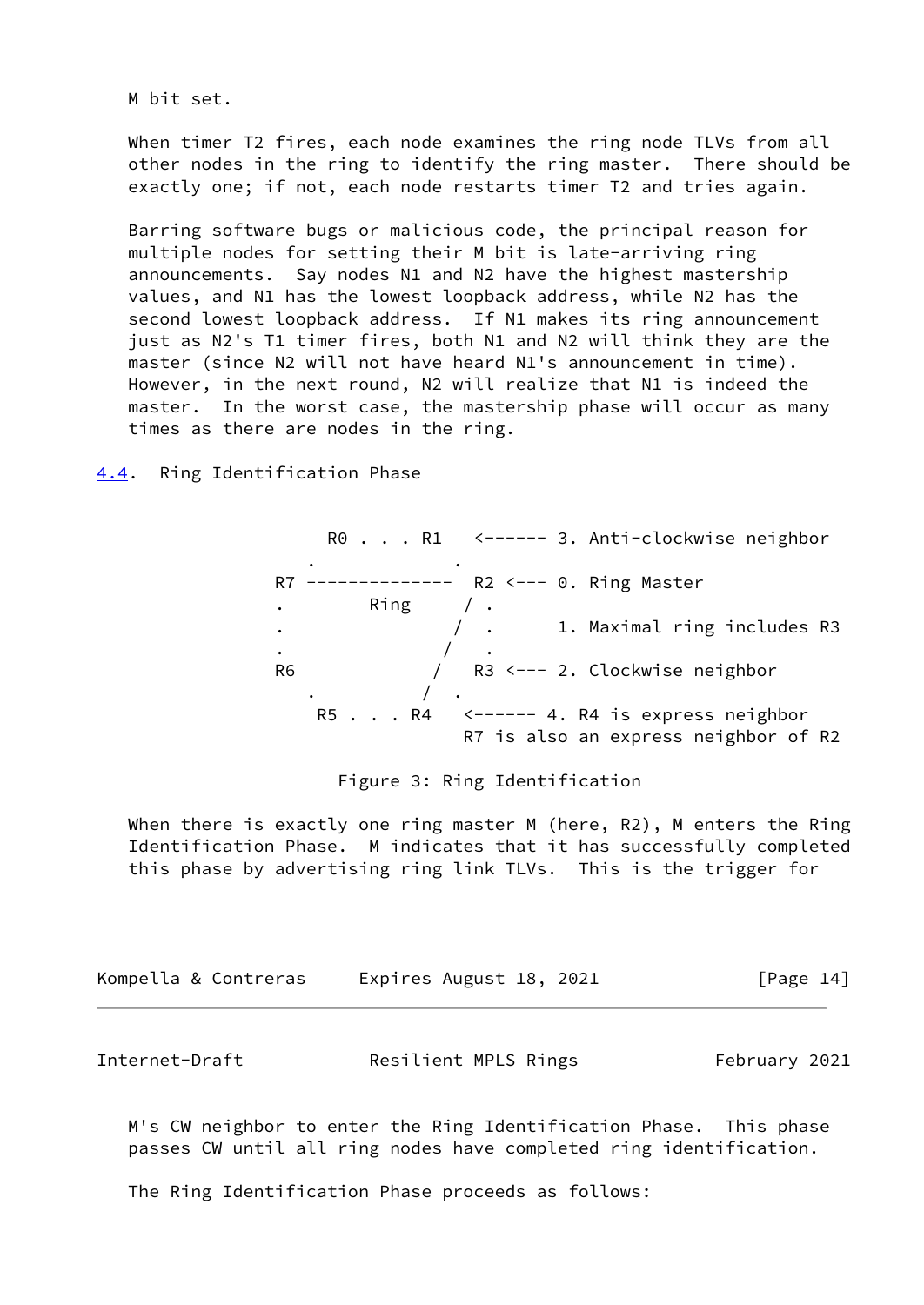- 1. M identifies all ring nodes for ring RID, i.e., those that have announced ring node TLVs with the ring ID = RID.
- 2. M computes a maximal ring among these nodes.
- 3. Based on that, M picks a CW neighbor and an AC neighbor.
- 4. M then inserts ring link TLVs with ring direction CW for each link to its CW neighbor; M also inserts a ring link TLV with direction AC for each link to its AC neighbor. (Note that there may be multiple links from M to each of its neighbors.)
- 5. Finally, M determines its express links. These are links to IGP neighbors that are ring nodes but neither the CW or AC neighbor. M advertises ring link TLVs for express links by setting the link direction to "express link".

This process passes on to the CW neighbor X as follows:

- 1. Each node Y listens for ring link TLVs. The set of nodes S consists of those that have announced ring link TLVs.
- 2. If a node Z announces a ring link TLV with Y as the CW neighbor, then Y is next.
- X follows the same procedure as M with two small changes:
- 1. when X computes a maximal ring, it MUST include all nodes in S.
- 2. X knows its AC neighbor (Z above), and doesn't have to pick it.

Here, R2 (the master) knows R0 through R7 are ring nodes (Step 1). R1, R3, R4 and R7 are its ring neighbors. R2 computes a maximal ring (Step 2). It then picks R3 as its CW neighbor and R1 as its AC neighbor (Step 3). Finally, it declares the links to R4 and R7 as express links (Step 5).

<span id="page-16-0"></span>[4.5](#page-16-0). Ring Changes

The main changes to a ring are:

ring link addition;

Kompella & Contreras Expires August 18, 2021 [Page 15]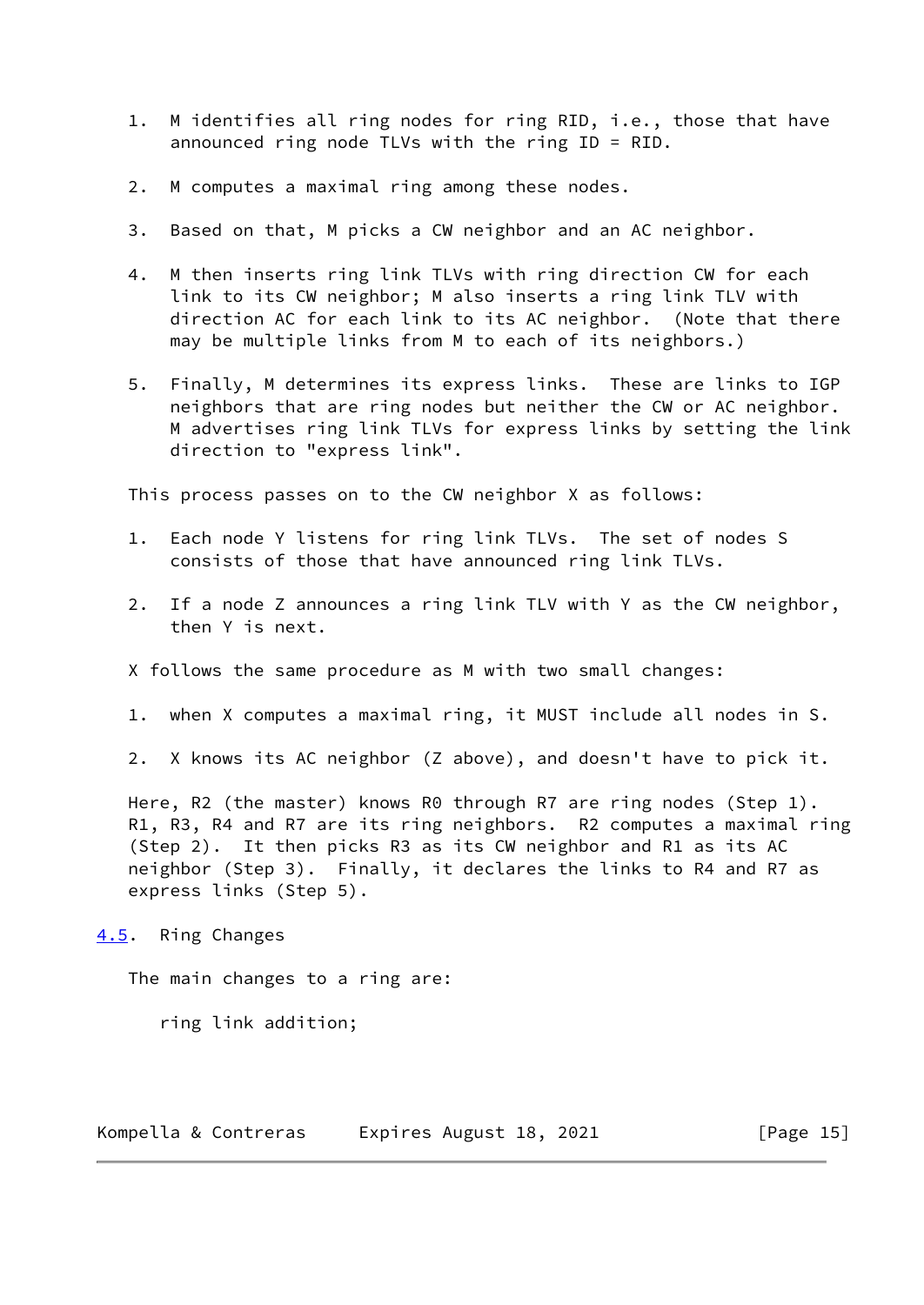<span id="page-17-1"></span>ring link deletion;

ring node addition;

ring node deletion.

 The main goal of handling ring changes is (as much as possible) not to perturb existing ring operation. Thus, if the ring master hasn't changed, all of the above changes should be local to the point of change. Link adds just update the IGP; signaling should take advantage of the new capacity as soon as it learns. Link deletions in the case of parallel links also show up as a change in capacity (until the last link in the bundle is removed.)

 The removal of the last ring link between two nodes, or the removal of a ring node is an event that triggers protection switching. In a simple ring, the result is a broken ring. However, if a ring has express links, then it may be able to converge to a smaller ring with protection.

The addition of a new ring node can also be handled incrementally.

<span id="page-17-0"></span>[5](#page-17-0). Ring OAM

 Each ring node should advertise in its ring node TLV the OAM protocols it supports. Each ring node is expected to run a link level OAM over each ring link. This should be an OAM protocol that both neighbors agree on. The default hello time is that of the protocol chosen.

 Each ring node also sends OAM messages over each direction of its ring LSP. This is a multi-hop OAM to check LSP liveness; typically, BFD would be used for this. Each node chooses the hello interval, the choice of which should be based on the size of the ring (as each node would have to send out twice that many hello messages every interval) and the desired failure detection time.

<span id="page-17-2"></span>[6](#page-17-2). Advanced Topics

## <span id="page-17-3"></span>[6.1](#page-17-3). Beyond the Ring

 The discourse above discusses traffic that originates and terminates on a ring. However, in many cases, traffic may come originate on a ring node and terminate at a non-ring node; other traffic may originate on a non-ring node and terminate on a ring node; and in yet other cases, traffic may transit a ring, i.e., originate on a non ring node, arrive at a ring node, traverse the ring, and leave for a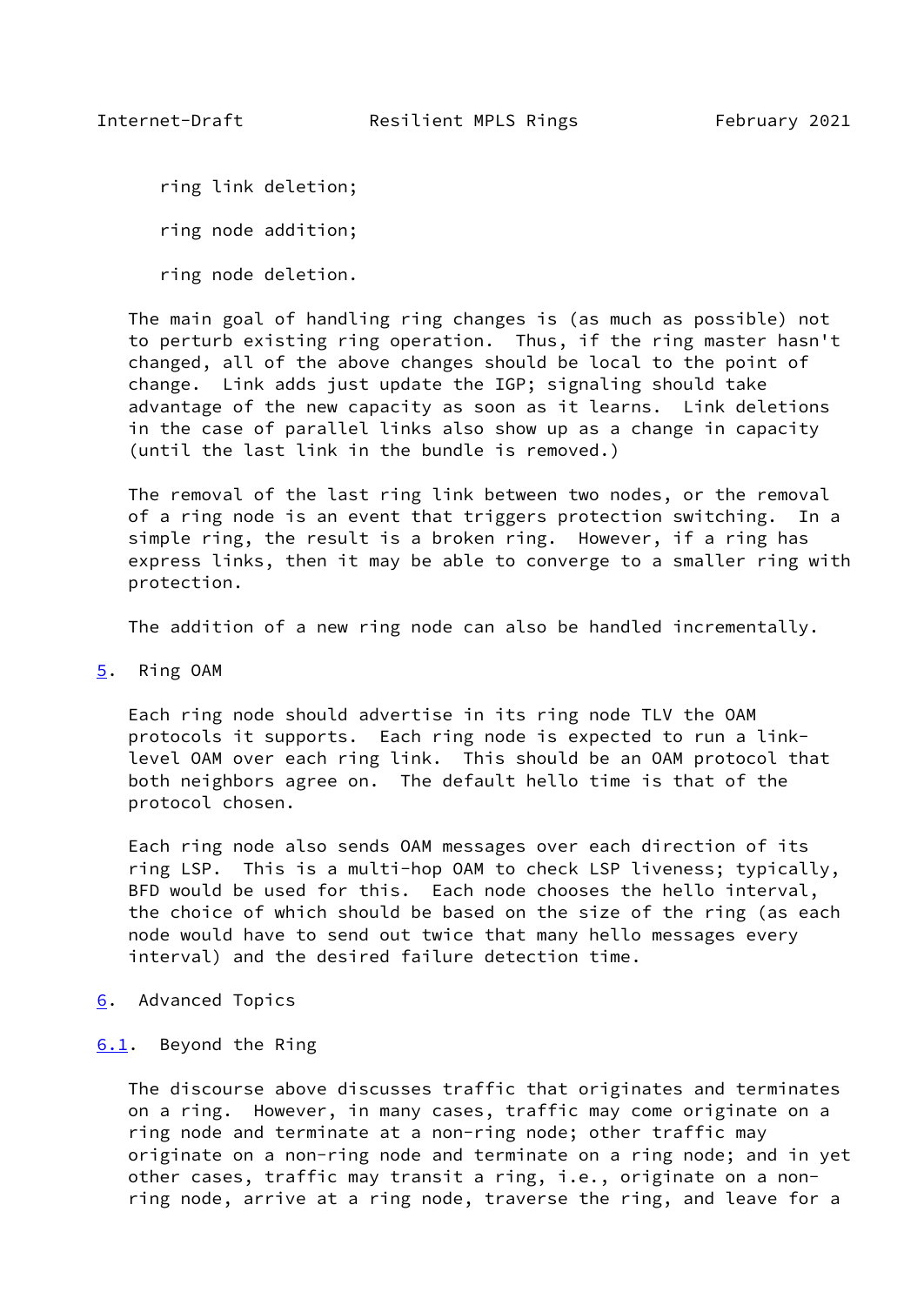Internet-Draft **Resilient MPLS Rings** February 2021

 non-ring destination. This section discusses these cases, and how traffic traversing a ring can profit from ring protection.



Figure 4: Beyond the Ring

 In all these cases, the "end-to-end" path needs to be either stitched with, or overlaid on, the ring path. The latter approach is recommended, using hierarchy in both the control and data planes. In the figure above, traffic from N0 to N1 (both non-ring nodes) traverses Ring 17. If nodes outside Ring 17 use LDP to signal LSPs, here's one way to accomplish this: R7 and R3 have targeted LDP sessions to exchange labels. The following LDP label exchanges occur (among others):

- 1. N1 sends an "egress label" L0 for its loopback N1 to R3 and inserts a "pop L0 and forward" entry in its LFIB.
- 2. R3 sends a label L1 for N1 to R7 over the targeted LDP session and inserts a "swap L1 with L0" in its LFIB.
- 3. R7 sends label L2 for N1 to N0 and inserts a "swap L2 with L1" entry in its LFIB.
- 4. N0 inserts a "push L2" entry in its LFIB for traffic destined to N1.

 In parallel, nodes in Ring 17 exchange labels for traffic within the ring.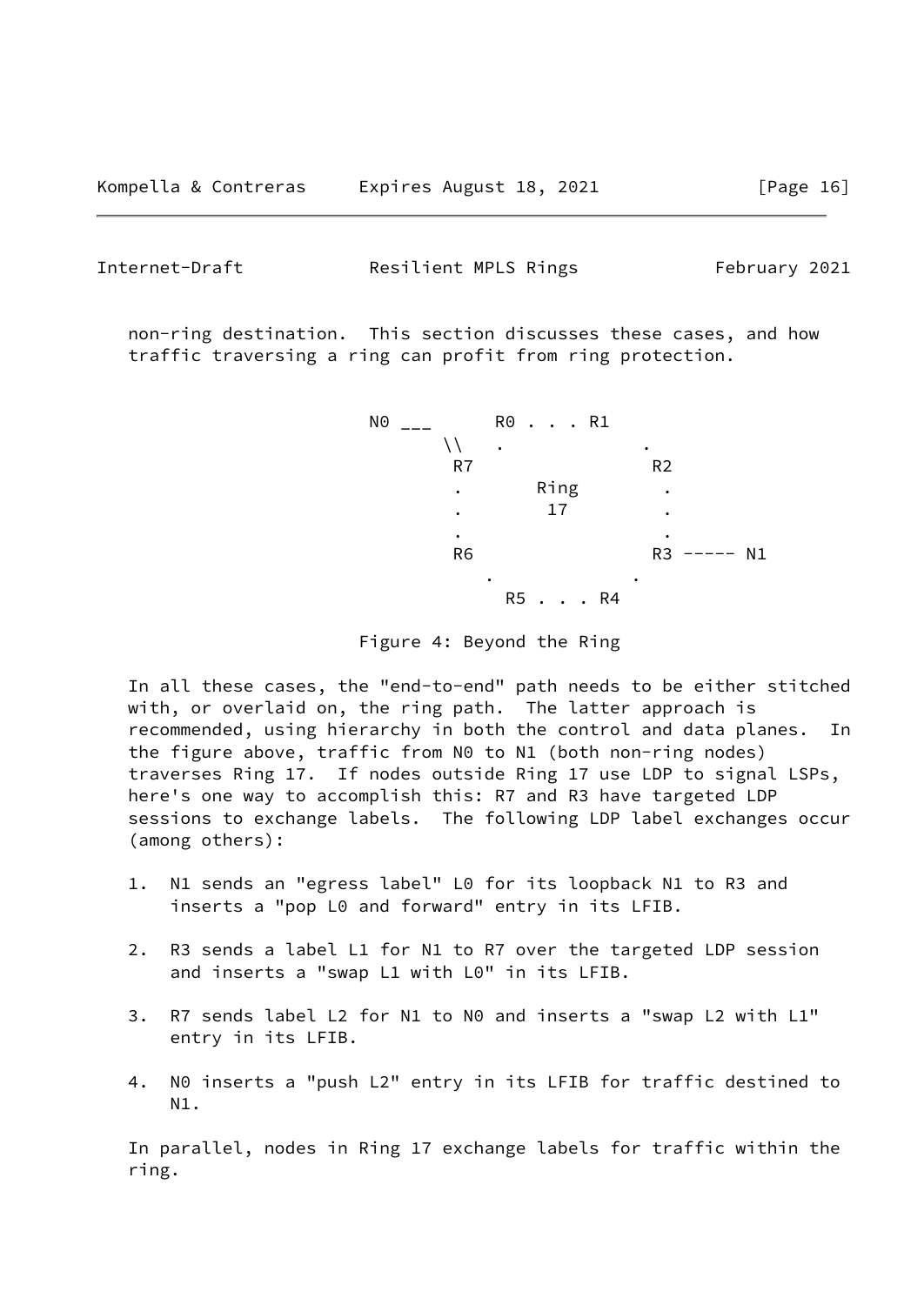To send a packet to N1, N0 pushes label L2. When this reaches R7, R7 swaps L2 with L1 and additionally pushes a ring label to reach R3. Ring forwarding occurs between R7 and R3. R3 pops the ring label, swaps L2 with L1 and forwards the packet to N1. If a failure occurs on the ring, ring protection kicks in. A failure of R7, R3 or any non-ring node will be dealt with by the non-ring label distribution protocol (in this case, LDP).

Kompella & Contreras Expires August 18, 2021 [Page 17]

<span id="page-19-1"></span>Internet-Draft **Resilient MPLS Rings** February 2021

## <span id="page-19-0"></span>[6.2](#page-19-0). Half-rings

 In some cases, a ring H may be incomplete, either because H is permanently missing a link (not just because of a failure), or because the link required to complete H is in a different IGP area. Either way, the ring discovery algorithm will fail. We call such a ring a "half-ring". Half-rings are sufficiently common that finding a way to deal with them effectively is a useful problem to solve. This topic will not be addressed in this document; that task is left for a future document.

### <span id="page-19-2"></span>[6.3](#page-19-2). Hub Node Resilience

 Let's call the node(s) that connect a ring to the rest of the network "hub node(s)" (usually, there are a pair of hub nodes.) Suppose a ring has two hub nodes H1 and H2. Suppose further that a non-hub ring node X wants to send traffic to some node Z outside the ring. This could be done, say, by having targeted LDP (T-LDP) sessions from H1 and H2 to X advertising LDP reachability to Z via H1 (H2); there would be a two-label stack from X to reach Z. Say that to reach Z, X prefers H1; thus, traffic from X to Z will first go to H1 via a ring LSP, then to Z via LDP.

 If H1 fails, traffic from X to Z will drop until the T-LDP session from H1 to Z fails, the IGP reconverges, and H2's label to Z is chosen. Thereafter, traffic will go from X to H2 via a ring LSP, then to Z via LDP. However, this convergence could take a long time. Since this is a very common and important situation, it is again a useful problem to solve. However, this topic too will not be addressed in this document; that task is left for a future document.

<span id="page-19-3"></span>[7](#page-19-3). Security Considerations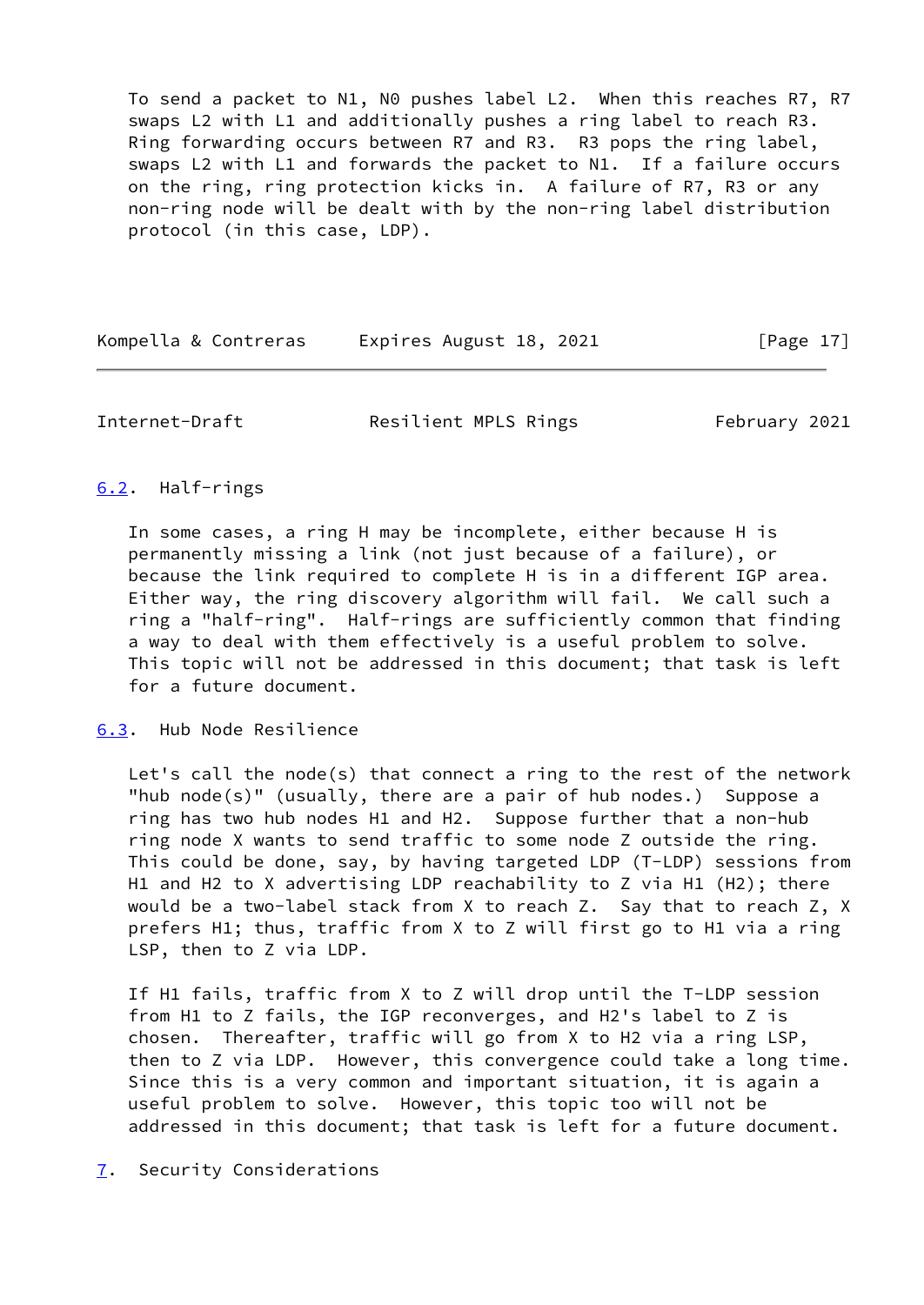This document proposes extensions to IS-IS, OSPF, LDP and RSVP-TE, all of which have mechanisms to secure them. The extensions proposed do not represent per se a compromise to network security when the control plane is secured, since any manipulation of the content of the messages or even the control plane misinterpretation of the semantics are avoided.

 A compromised or otherwise misbehaving node can foil the autodiscovery process  $Section 4$ , leading to a ring never transitioning to a usable state.

| Kompella & Contreras |  | Expires August 18, 2021 |  |  | [Page 18] |  |
|----------------------|--|-------------------------|--|--|-----------|--|
|----------------------|--|-------------------------|--|--|-----------|--|

<span id="page-20-1"></span>Internet-Draft **Resilient MPLS Rings** February 2021

<span id="page-20-0"></span>[8](#page-20-0). Acknowledgments

 Many thanks to Pierre Bichon whose exemplar of self-organizing networks and whose urging for ever simpler provisioning led to the notion of promiscuous nodes.

<span id="page-20-2"></span>[9](#page-20-2). IANA Considerations

There are no requests as yet to IANA for this document.

<span id="page-20-3"></span>[10.](#page-20-3) References

<span id="page-20-4"></span>[10.1](#page-20-4). Normative References

- [RFC2119] Bradner, S., "Key words for use in RFCs to Indicate Requirement Levels", [BCP 14](https://datatracker.ietf.org/doc/pdf/bcp14), [RFC 2119](https://datatracker.ietf.org/doc/pdf/rfc2119), DOI 10.17487/RFC2119, March 1997, <[https://www.rfc-editor.org/info/rfc2119>](https://www.rfc-editor.org/info/rfc2119).
- [RFC8174] Leiba, B., "Ambiguity of Uppercase vs Lowercase in [RFC](https://datatracker.ietf.org/doc/pdf/rfc2119) [2119](https://datatracker.ietf.org/doc/pdf/rfc2119) Key Words", [BCP 14](https://datatracker.ietf.org/doc/pdf/bcp14), [RFC 8174,](https://datatracker.ietf.org/doc/pdf/rfc8174) DOI 10.17487/RFC8174, May 2017, [<https://www.rfc-editor.org/info/rfc8174](https://www.rfc-editor.org/info/rfc8174)>.

<span id="page-20-5"></span>[10.2](#page-20-5). Informative References

<span id="page-20-6"></span>[IEEE.802.1D\_2004]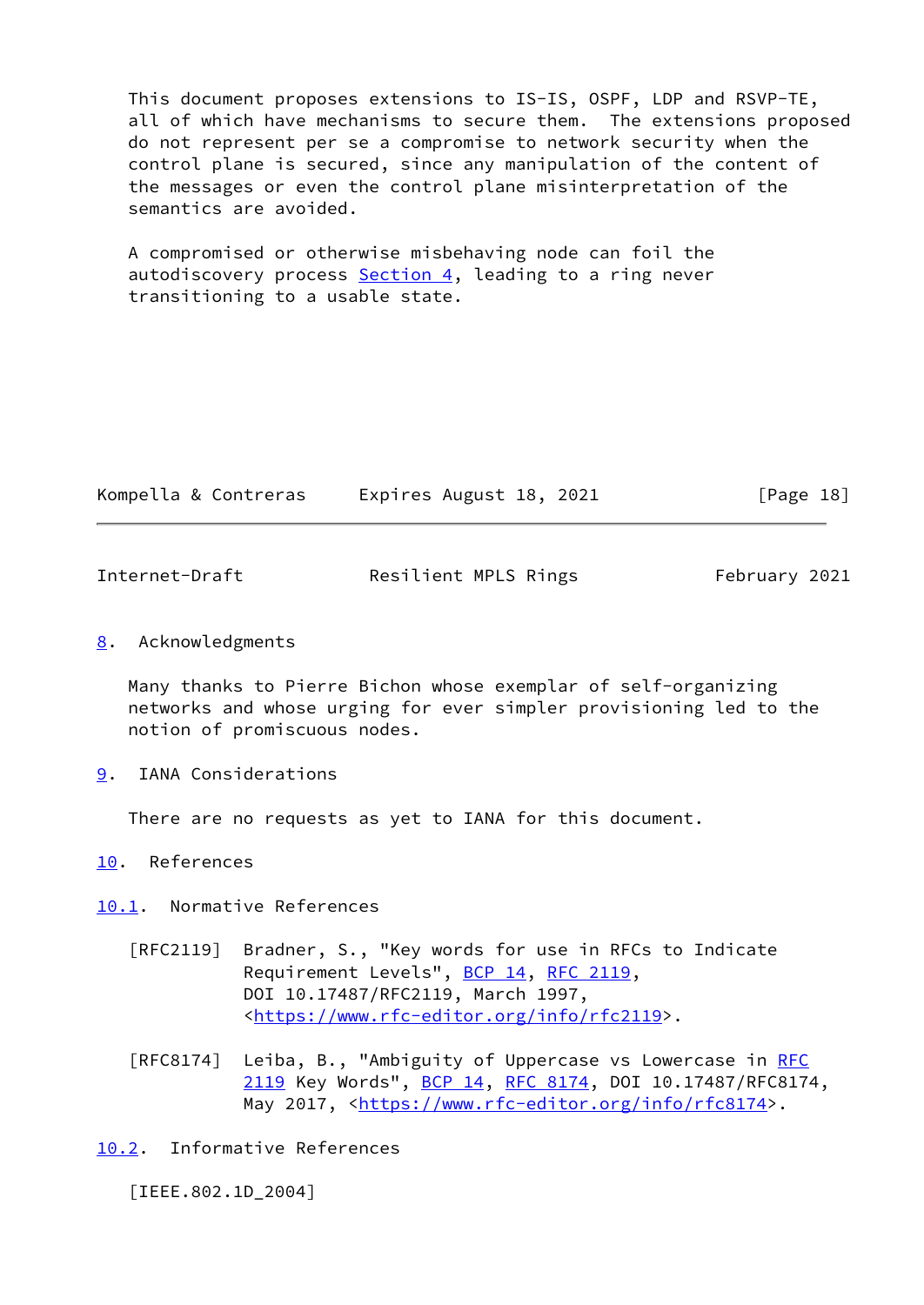IEEE, "IEEE Standard for Local and metropolitan area networks: Media Access Control (MAC) Bridges", IEEE 802.1D-2004, DOI 10.1109/ieeestd.2004.94569, July 2004, <[http://ieeexplore.ieee.org/servlet/opac?punumber=9155>](http://ieeexplore.ieee.org/servlet/opac?punumber=9155).

- [RFC3209] Awduche, D., Berger, L., Gan, D., Li, T., Srinivasan, V., and G. Swallow, "RSVP-TE: Extensions to RSVP for LSP Tunnels", [RFC 3209](https://datatracker.ietf.org/doc/pdf/rfc3209), DOI 10.17487/RFC3209, December 2001, <[https://www.rfc-editor.org/info/rfc3209>](https://www.rfc-editor.org/info/rfc3209).
- [RFC3630] Katz, D., Kompella, K., and D. Yeung, "Traffic Engineering (TE) Extensions to OSPF Version 2", [RFC 3630,](https://datatracker.ietf.org/doc/pdf/rfc3630) DOI 10.17487/RFC3630, September 2003, <[https://www.rfc-editor.org/info/rfc3630>](https://www.rfc-editor.org/info/rfc3630).
- [RFC5036] Andersson, L., Ed., Minei, I., Ed., and B. Thomas, Ed., "LDP Specification", [RFC 5036](https://datatracker.ietf.org/doc/pdf/rfc5036), DOI 10.17487/RFC5036, October 2007, [<https://www.rfc-editor.org/info/rfc5036](https://www.rfc-editor.org/info/rfc5036)>.
- [RFC5305] Li, T. and H. Smit, "IS-IS Extensions for Traffic Engineering", [RFC 5305](https://datatracker.ietf.org/doc/pdf/rfc5305), DOI 10.17487/RFC5305, October 2008, [<https://www.rfc-editor.org/info/rfc5305](https://www.rfc-editor.org/info/rfc5305)>.

|  | Kompella & Contreras | Expires August 18, 2021 | [Page 19] |
|--|----------------------|-------------------------|-----------|
|--|----------------------|-------------------------|-----------|

<span id="page-21-0"></span>Internet-Draft **Resilient MPLS Rings** February 2021

- [RFC8029] Kompella, K., Swallow, G., Pignataro, C., Ed., Kumar, N., Aldrin, S., and M. Chen, "Detecting Multiprotocol Label Switched (MPLS) Data-Plane Failures", [RFC 8029](https://datatracker.ietf.org/doc/pdf/rfc8029), DOI 10.17487/RFC8029, March 2017, <[https://www.rfc-editor.org/info/rfc8029>](https://www.rfc-editor.org/info/rfc8029).
- [RFC8402] Filsfils, C., Ed., Previdi, S., Ed., Ginsberg, L., Decraene, B., Litkowski, S., and R. Shakir, "Segment Routing Architecture", [RFC 8402](https://datatracker.ietf.org/doc/pdf/rfc8402), DOI 10.17487/RFC8402, July 2018, <<https://www.rfc-editor.org/info/rfc8402>>.

Authors' Addresses

 Kireeti Kompella Juniper Networks, Inc. 1133 Innovation Way Sunnyvale, CA 94089 USA